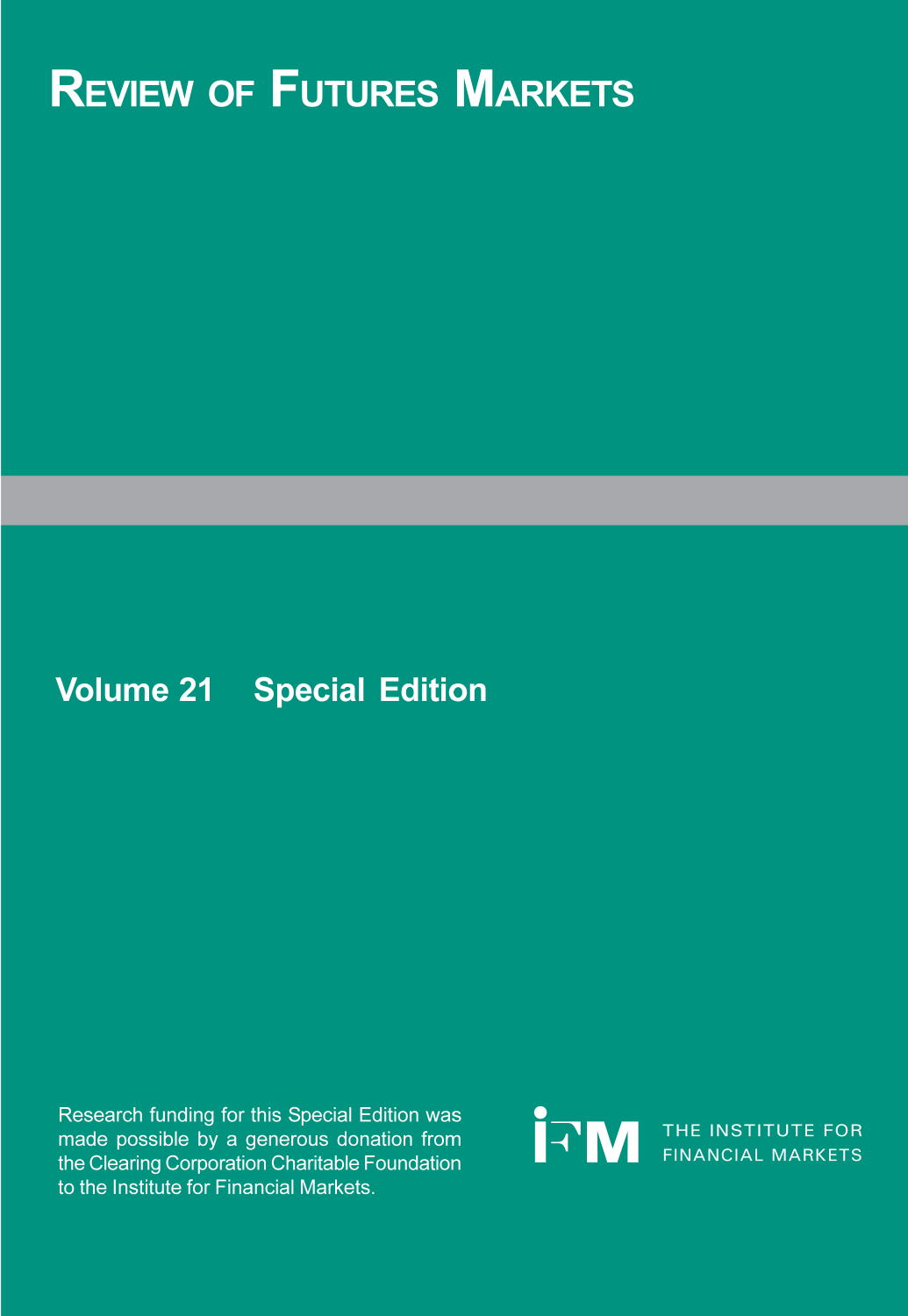# **OTC DERIVATIVES: A COMPARATIVE ANALYSIS OF REGULATION IN THE UNITED STATES, EUROPEAN UNION, AND SINGAPORE**

## **Rajarshi Aroskar\***

*This study compares the regulation of OTC derivatives in the United States, European Union, and Singapore. All jurisdictions require central clearing and reporting of OTC derivatives. The onus of reporting falls primarily on financial counterparties to an OTC contract. The main difference in regulation is that only the United States and the European Union require mandatory trading of cleared derivatives. Additionally, implementation is proceeding in different stages across jurisdictions. These two differences have the potential to result in regulatory arbitrage across jurisdictions.*

The over-the-counter (OTC) derivatives market is the largest financial market<br>worldwide. It represents various financial and nonfinancial participants in<br>the United States, Europe, Hong Kong, Singapore, and other financial worldwide. It represents various financial and nonfinancial participants in the United States, Europe, Hong Kong, Singapore, and other financial centers. Nonfinancial participants usually use these markets to hedge business risks, while financial participants use them for both speculation and hedging.

According to the Bank of International Settlements' semiannual survey, the OTC derivatives market has grown from \$603.9 trillion in December 2009 to \$647.8 trillion in December 2011. As seen in Figure 1, interest rate contracts represent 85% of the total OTC derivatives, while credit default swaps represent 5% of the total OTC derivatives and commodity contracts, equity linked contracts, and foreign exchange contracts each represent 1% of the total OTC derivatives contracts (BIS 2012).

OTC contracts were blamed for the credit crisis of 2008 (Dømler 2012). This led to the Pittsburgh Declaration by G20 members to regulate the OTC derivatives market:

All standardized OTC derivative contracts should be traded on exchanges or electronic trading platforms, where appropriate, and cleared through central counterparties by end-2012 at the latest. OTC derivative contracts should be reported to trade repositories. Non-centrally cleared contracts should be subject to higher capital requirements. We ask the FSB and its

*Acknowledgements*: The author acknowledges a grant received from the Institute for Financial Markets.

*Keywords:* OTC derivatives, regulation, Dodd-Frank Act, EMIR *JEL Classification:* G18, G28, K22

<sup>\*</sup>Rajarshi Aroskar is an associate professor of finance in the Department of Accounting and Finance at the University of Wisconsin-Eau Claire. E-mail: aroskar@uwec.edu.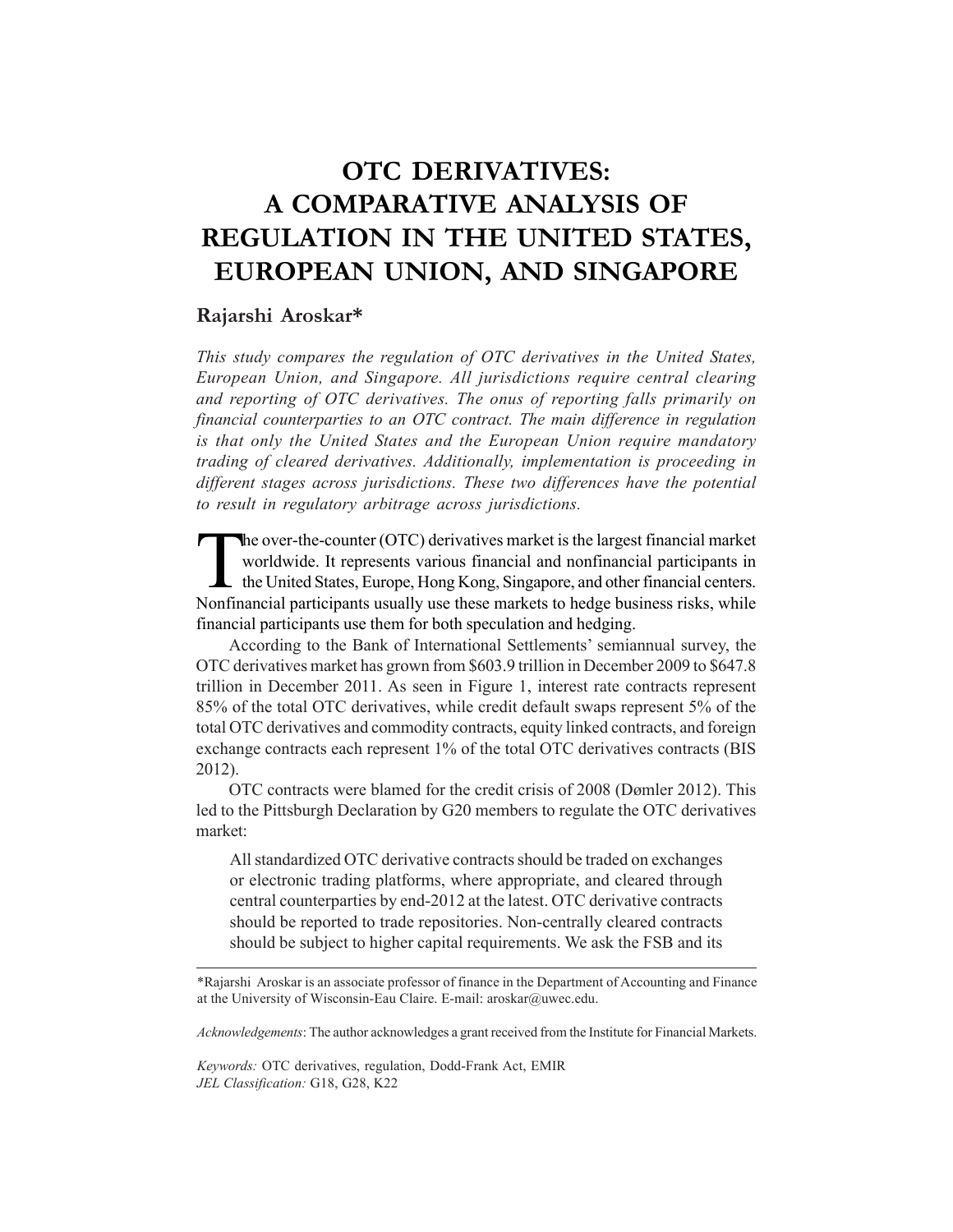

**Figure 1. Outstanding OTC Derivatives by Categories.**

relevant members to assess regularly implementation and whether it is sufficient to improve transparency in the derivatives markets, mitigate systemic risk, and protect against market abuse (*Financial Times* 2009).

Ever since the declaration there has been sweeping regulation on both sides of the Atlantic with the Dodd-Frank Act in the United States and European Market Infrastructure Regulation (EMIR) in the European Union (EU). Other nations around the world have also formulated their own regulations to monitor and regulate the OTC markets.

This study compares and contrasts regulation of the OTC derivatives markets in three different jurisdictions, the United States, the European Union, and Singapore. As depicted in Figure 2, 32% and 37% of the single currency interest rate OTC derivatives contracts were in US dollars and euros, respectively. These two regulatory regimes were the first to propose regulation of OTC derivatives. The advent of these regulations has led some to fear a loss of OTC markets in countries where there is less or no regulation. Additionally, it is possible for counterparties in countries that have less stringent regulation to avoid business with the US counterparties (e.g., Armstrong 2012).

Singapore has been chosen in this study since regulation of its OTC market has only recently been proposed in February 2012. Also, Singapore does not form a part of the G20. Hence, it serves as an excellent case where there may be a perception that Singapore has less stringent regulations than the G20 countries.1

<sup>1.</sup> The author would like to thank the anonymous reviewer who pointed out that this perception may not be correct, especially in light of the stricter requirements that go beyond Basel III. (See Armstrong and Lim 2011, UPDATE 1-Singapore banks to face tougher capital rules than Basel III. Reuters, http://www.reuters.com/article/2011/06/28/singapore-basel-idUSL3E7HS1TM20110628.)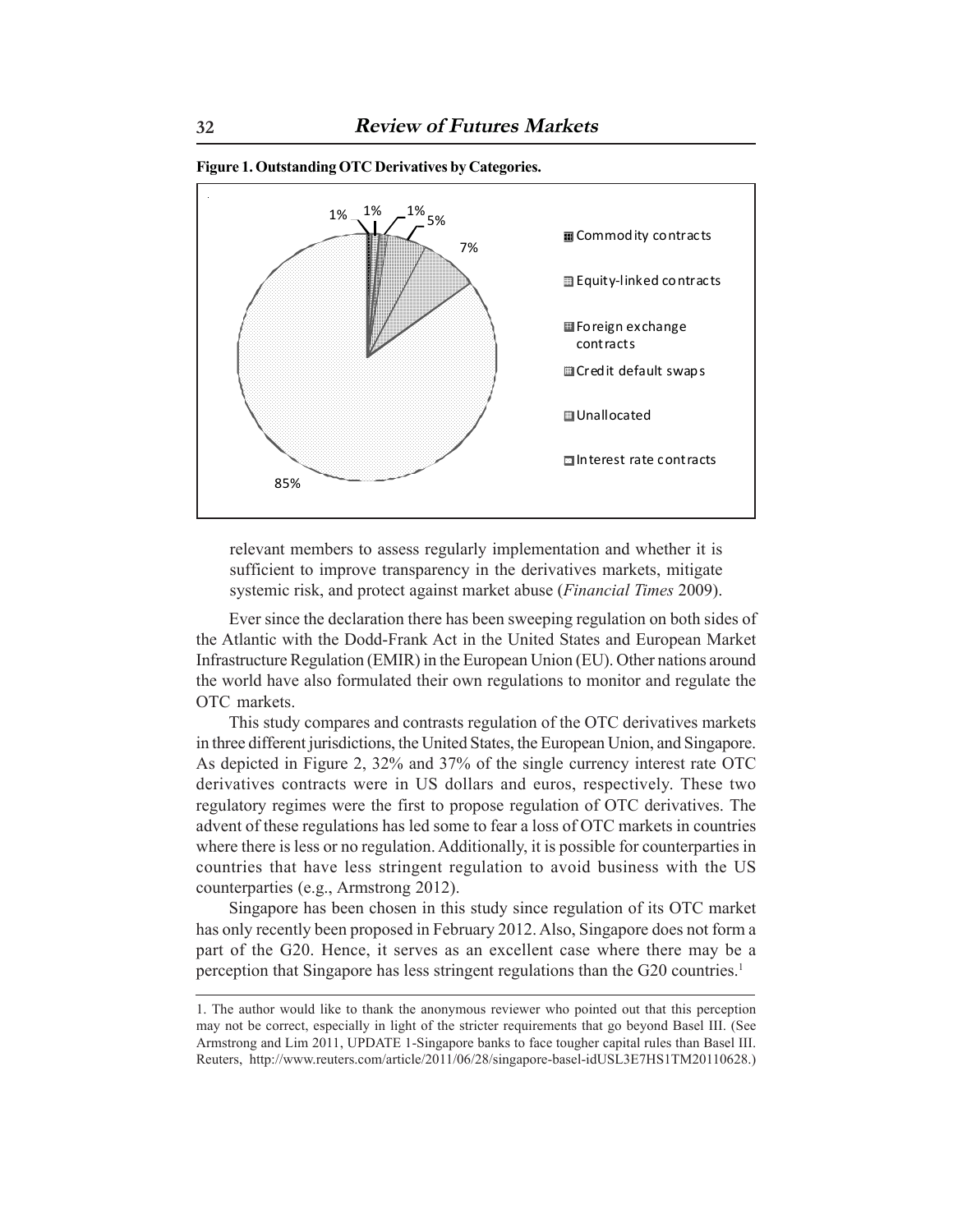

**Figure 2. Percentage of Outstanding OTC Single-Currency Interest Rate Derivatives.**

#### **I. LITERATURE REVIEW**

#### **A. Central Clearing**

An OTC derivative transaction between two parties has inherent risk of default by a counterparty. Before 2007, market participants preferred searching for the best value to close out an OTC position rather than looking for a reduction in counterparty credit risk. This meant that the close out of the OTC position may not have been with the original counterparty (Vause 2010). This resulted in offsetting contracts with a best value provider. Consequently, the number of outstanding OTC contracts increased.

After the credit crisis, management of counterparty credit risk became important. There are various techniques used to reduce counterparty risk, including trade compression and central clearing through a central counterparty (CCP). Standardization of contracts is essential for using trade compression and CCPs (Vause 2010). Trade compression reduces counterparty risk by reducing the number of outstanding contracts among market participants. However, market participants are still subject to bilateral credit risk for the remaining contracts (Weistroffer 2009). This risk could be eliminated using a central counterparty.

A central counterparty (CCP) provides risk mitigation by imposing itself between the buyer and the seller. Thus, it is a buyer to the seller and seller to the buyer. In case of a default by any one of its members, the CCP is the only party that will be affected. All other members of the CCP system remain unaffected. The CCP can reduce or eliminate the impact of default by a member through collateral management.

A CCP could give an open offer to act as a counterparty to members or become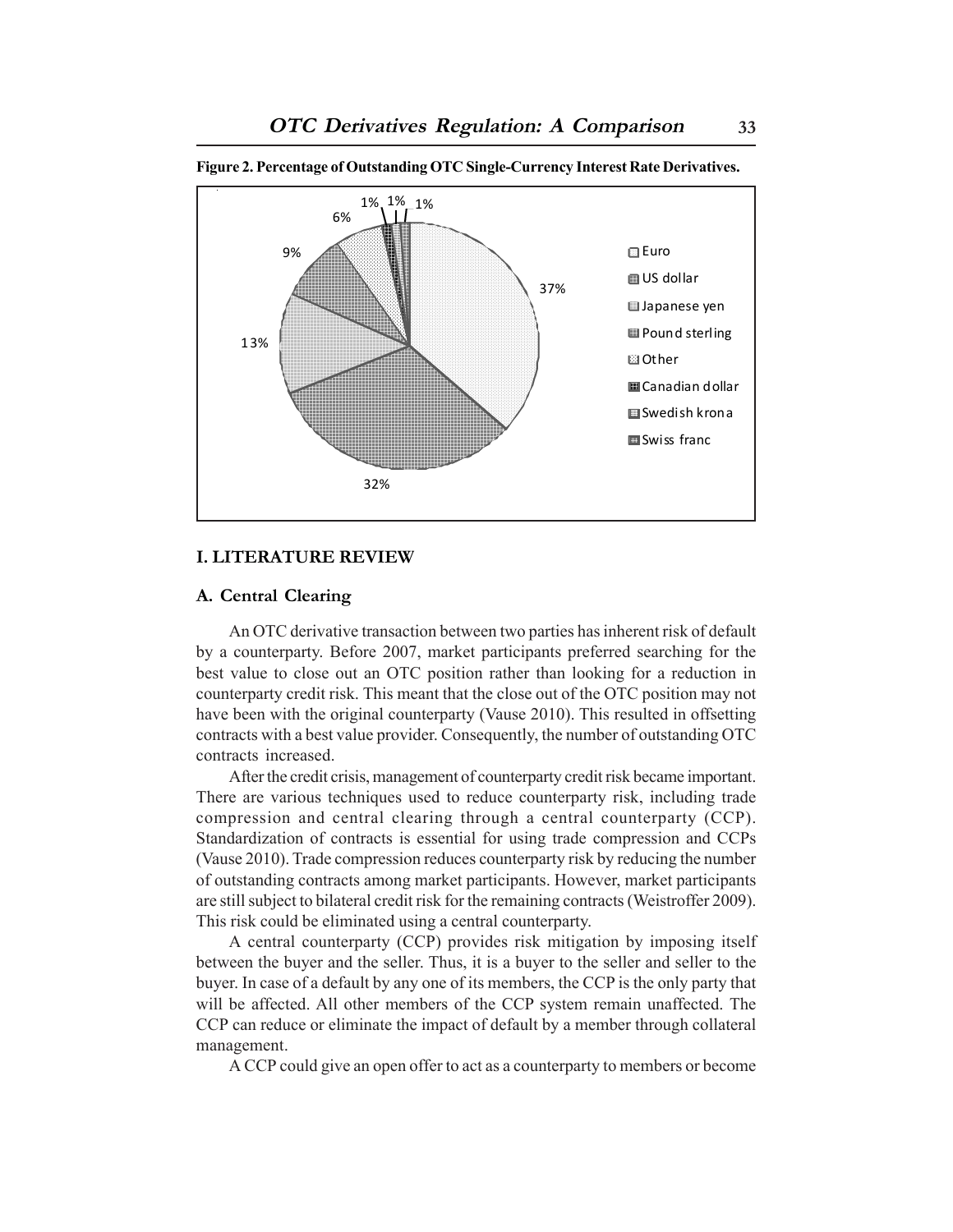a counterparty after an OTC contract has been signed between two parties. In the latter case, the original contract is void when the CCP becomes the counterparty. Using CCPs doubles the total number of contracts; however, there are also possibilities of netting across contracts (Vause 2010).

Another advantage of a CCP is multilateral netting where, instead of there being one buyer to a seller, CCPs can take off-setting positions with multiple members and, thus, diversify away the risk. The CCP could provide anonymity to transactions and thereby reduce the impact of the trader's position. Additionally, the CCP could provide post-trade management and provide financial management of members' collateral deposits.2 Thus, a CCP is in a much better position to ensure fulfillment of obligations to its trading members than a bilateral OTC contract.

Cecchetti, Gyntelberg, and Hollanders (2009) indicate that using CCPs improves counterparty risk management and multilateral netting and increases transparency of prices and volume to regulators and the public. Using a CCP can also reduce operational risks and efficiently manage collateral. A CCP is in a better position to mark to market and to manage and evaluate exposure.

Acharya and Bisin (2010) indicate that OTC markets are opaque and participants possess private information that provides them incentive to leverage their position. This increases their likelihood of default. Centralized clearing by a CCP would reduce this opacity by either setting competitive prices or providing transparency of trade positions. Culp (2010) indicates that the CCP structure is time-tested and has sustained various market disruptions and individual institutional defaults. Benefits of using a CCP include a reduction in credit risk and evaluation of exposure, transparency of pricing, evaluation of correlation of exposures, default resolution, and default loss reduction.

 Novation of a contract using a CCP concentrates risk with the CCP and, to that extent, will contribute to the systemic risk (BIS 2004; Koeppl and Monnet 2008). The CCP has offsetting long and short positions. Hence, they do not have any directional risk. However, they do face counterparty risk (Duffie, Li, and Lubke 2010). With a CCP, bilateral risk is replaced with that of the failure of a market participant in the CCP. This risk is separate from the operational failure of a CCP (Weistroffer 2009).

Biais, Heider, and Hoerova (2012), Milne (2012), and Pirrong (2010) indicate that central clearing mutualizes risk but does not eliminate risk. Such mutualization can be detrimental to the market as players possess private information, leading to underpricing of risk. Liu (2010) indicates that central clearing reduces counterparty risk but not default risk. Thus, governance and choice of financially robust market participants are more important than central clearing to the elimination of risk. Pirrong (2009) indicates information asymmetry could lead to a preference for bilateral arrangements over that of a CCP. In bilateral arrangements, parties to a contract can better monitor, and hence price, counterparty credit risk. Thus, the benefit of a CCP does not outweigh its cost. Lewandowska and Mack (2010) show

<sup>2.</sup> http://www.cmegroup.com/clearing/cme-clearing-overview/about-central-counterparties.html.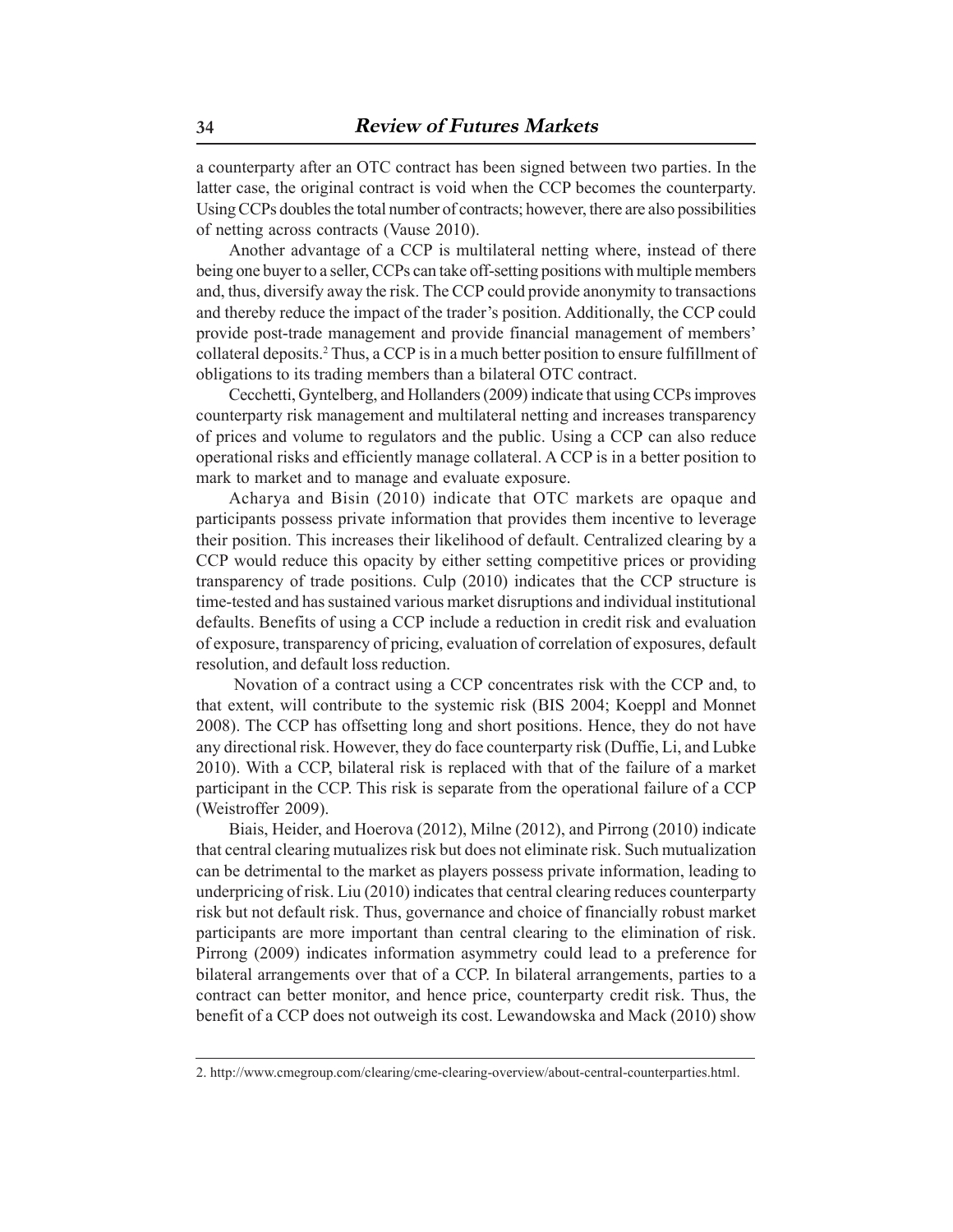that multilateral arrangements provide comparable netting efficiency to that of CCP clearing.

Culp (2010) suggests that members could resist clearing through a CCP if they see that the credit risk mitigation is marginal, the margin requirements are not for risk management, or the pricing is not acceptable. Further, the study states that the imposition of the margin is costly due to opportunity cost. Additionally, marking-tomarket will impose liquidity constraints on dealers. CCP-required standardization may preclude market participants from being able to effectively hedge their risks as the standardized products lead to basis risk and do not exactly offset their risk exposure. Finally, CCP risk managers who perceive themselves at an information disadvantage with respect to its members may impose higher requirements of collateral (Weistroffer 2009).

Studies have suggested various methods of organizing a CCP, the optimal number of CCPs, and ways CCPs may cope with losses. Koeppl and Monnet (2008) indicate that CCPs can be structured as mutual ownership or for-profit organizations. To secure itself from default by any of its members, a CCP will require margin and a default fund. A profit-maximizing CCP will require a larger default fund, whereas a mutualized CCP will enforce a higher margin requirement. In stressed market conditions, a profit-maximizing CCP will provide efficient trading, while a user CCP will shut down.

The Committee on the Global Financial System (2011) indicates that indirect access of clearing through dealers leads to a concentration of risk at these dealers. Also, it makes the system uncompetitive compared to one in which market participants have direct access to clearing. Indirect clearing can be efficient if end users have portability of their accounts across dealers. A domestic CCP may be helpful in maintaining regulatory oversight; however, multiple CCPs will lead to fragmentation and an increased need for collateral. The Committee further advocates coordination of regulation among global regulators to avoid regulatory arbitrage. Links between multiple CCPs will be advantageous due to multilateral netting possibilities through an expanded number of counterparties. However, these links could provide propagation of shocks and systemic risk.

Duffie and Zhu (2011) advocate having a lower number of CCPs as it will reduce counterparty credit risk. Having a separate CCP for each asset will reduce netting benefits across assets. It will also increase collateral needs and counterparty credit risk. Hence, having interoperability agreements will be beneficial. Multiple CCPs will have initial margin and equity requirements for each CCP. There is also a potential for regulatory arbitrage. Finally, trade and positions across multiple CCPs need to be consolidated.

A CCP could create a fund by contributions from its members. This fund could be utilized in case of default by a member to settle claims with the surviving counterparties (BIS 2004). The net obligations could be limited to the size of this fund. To mitigate this risk, CCPs could impose initial and variation margins, depending on the size and liquidity of positions. Additionally, they could impose capital requirements to create a fund for mutualizing losses (Duffie et al. 2010).

Cecchetti et al. (2009) indicate that a CCP may need access to liquidity from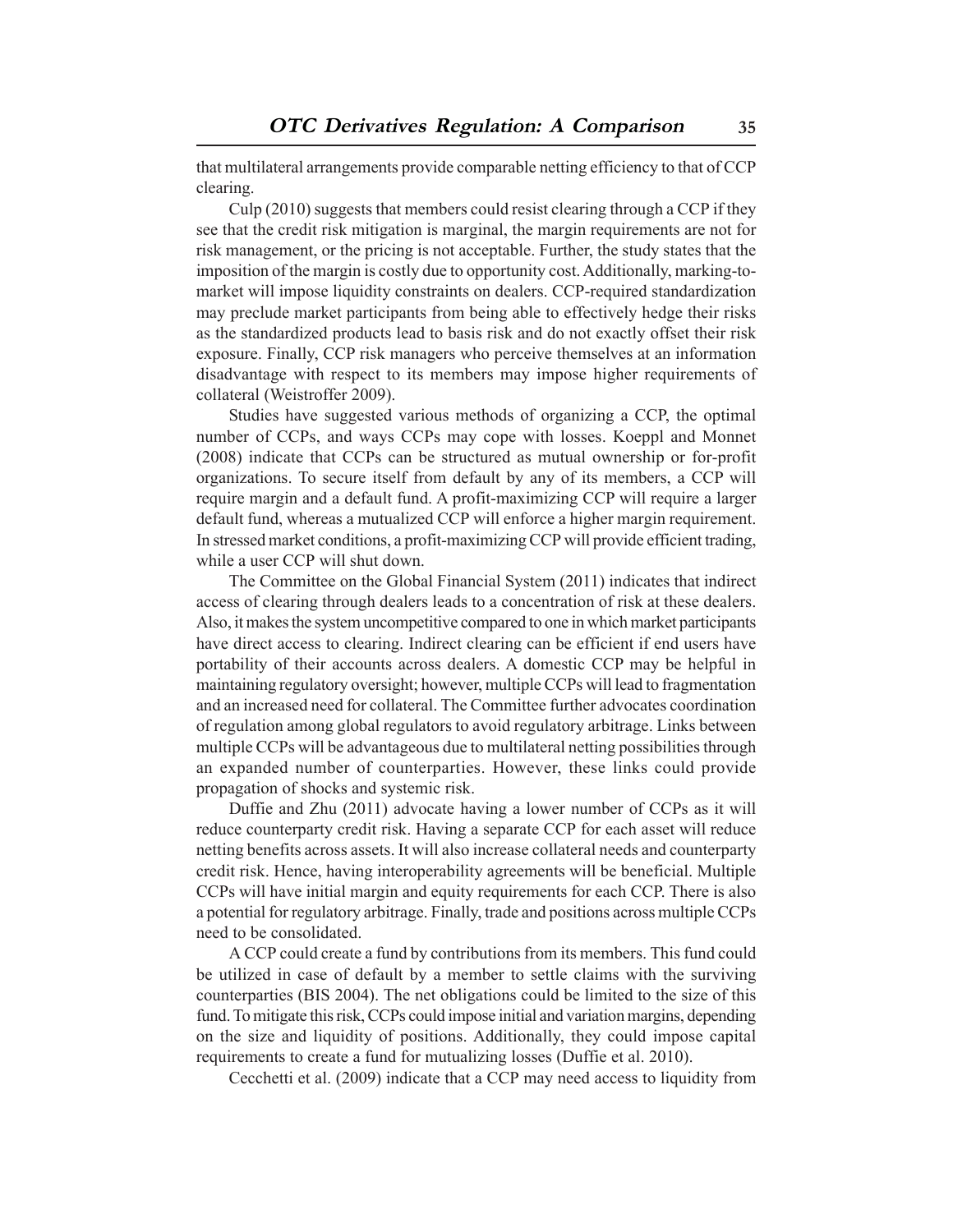the central bank in times of market stress or in the case of reduced liquidity due to a member's default.

#### **B. Trade Repositories**

In addition to central clearing, regulators across jurisdictions have proposed trade repositories. It has been contended by studies such as Wilkins and Woodman (2010) that there was not enough information about the OTC trades before the crisis. Regulators lacked information about the size of trades and the volume of trades linked to a counterparty. Hence, they were not in a position to identify concentration of risk in a contract or an institution. There was no central database where regulators could gather and analyze OTC information. Studies have suggested that a trade repository (TR) would help reduce this opacity.

Trade repositories can disseminate trade data to the public and help increase market transparency. They can help OTC market participants ascertain the deal on their trades. A trade repository is an institution that maintains a centralized database that records details about OTC derivatives contracts. The purpose of a trade repository is to increase pre-trade (quotes) and post-trade (information on executed trades) transparency. It is a single place where regulators can access data about the entire OTC market, a single trade, or any institution. The objective of a TR is to provide a centralized location where regulators can access data to monitor the OTC market. Regulators can identify concentrations of risk in a trade or with an institution before such concentration becomes destabilizing for the market. They can perform post-mortems on trades and identify guilty parties or aspects that are suspicious or illegal. Trade repositories can help manage trade life cycle events (Hollanders 2012).

Russo (2010) thinks that reporting of OTC trades should be mandatory. Additionally, TRs should give free access to regulators to the information stored in the registry (Wilkins and Woodman 2010). By disseminating trade information to market participants, TRs can improve market transparency and confidence in market participants. This dissemination of information will strengthen OTC markets.

Wilkins and Woodman (2010) advocate exchange trading of standardized and liquid OTC derivatives to improve transparency. Market participants can access firm quotes and see trade prices. This information will help level the playing field for both sophisticated and unsophisticated market participants. Electronic trading platforms, by providing indicative quotes, can offer limited pre-trade transparency.

Avellaneda and Cont (2010) distinguish between pre-trade and post-trade transparency of OTC derivatives data and between regulatory and public dissemination of data where participants in the interest rate swap market use these instruments to hedge the underlying interest rate risk. Standard interest rate derivatives market trades are usually large, OTC, and institutional. Pre-trade information can be disseminated among dealers using dealer networks such as ICAP, Tradition, BGC, and Tullet Prebon. Quotes from dealer networks could be used to provide aggregate indicators of market variables to the whole market.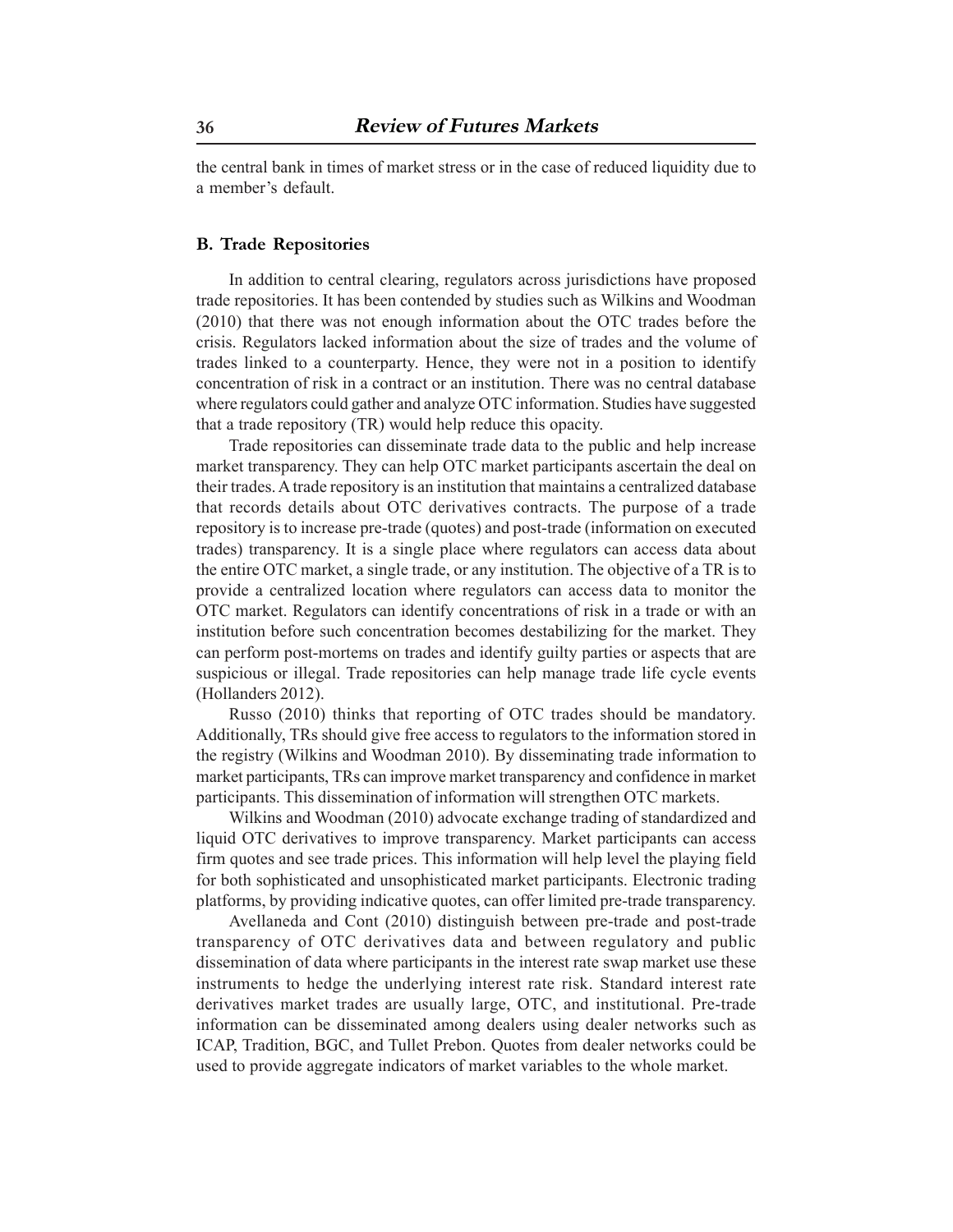Post-trade information includes detailed information about trades. Avellaneda and Cont (2010) suggest that electronic trading platforms and clearing facilitites can facilitate processing and transmission of post-trade data to regulators and trade repositories. However, there are impediments to post-trade reporting. Electronic networks have not yet gained traction in OTC markets. Clearing facilities keep trade information confidential and, hence, do not disseminate this information to the market.

Exchange trading of derivative contracts can help pre-trade and post-trade transparency. However, corporations using customized variations of tenors and maturity may not be able to use exchanges, unless the exchanges offer a wide range or variety of products. Additionally, Avellaneda and Cont (2010) and Wilkins and Woodman (2010) indicate that when the trade size is large and volume low, market makers may have to hold a position for a longer period of time. In fragmented markets, full transparency is feasible as a single position does not affect the price. However, when the size of the position is greater than average trading volume, full transparency will lead to front running and will dissuade market makers as they may not be able to offload risk (Avellaneda and Cont 2010). Hence, full post-trade disclosure may adversely affect market makers. They may be reluctant to enter a trade and provide a market (Wilkins and Woodman 2010). Additionally, dealers could stop or reduce OTC market participation in favor of standardized exchange contracts. Both these measures will reduce liquidity in the OTC market and may be, in general, detrimental.

Tuckman (2010) argues that the objective of ascertaining counterparty credit risk may not be met if the data are anonymized or if there is no reporting of intracompany trade. As such, market stability may be impacted.

Knowledge of price and volume data can help market participants decide on the appropriate capital to cushion potential losses and other risk management procedures. Price information can reduce collateral disputes. Public information can help identify counterparty credit risk and help calm markets as the market participants ascertain exposure level to derivatives (Duffie et al. 2010).

Avellaneda and Cont (2010) suggest that if post-trade transparency is mandated, then such dissemination should be delayed and capped at a certain threshold. Duffie et al. (2010) indicate that position data should be reported with a delay. This delay will help market participants trade on fundamental information rather than on market information. Additionally, this delay will reduce the price impact of the knowledge of real time position information and help market makers exit or change positions at close to the available market price.

This study finds that while mandatory clearing is required in all jurisdictions, there are differences in cleared assets, timing, and exemption of parties. Only Singapore exempts foreign exchange swaps and forwards from clearing. Both the EU and Singapore require immediate clearing for all asset classes. The United States phases in clearing based on asset and counterparties to a transaction. All financial institutions face stricter regulations in the EU, with the United States and Singapore exempting smaller financial institutions. Though in theory all jurisdictions are less stringent on nonfinancial institutions, there could be differences in the levels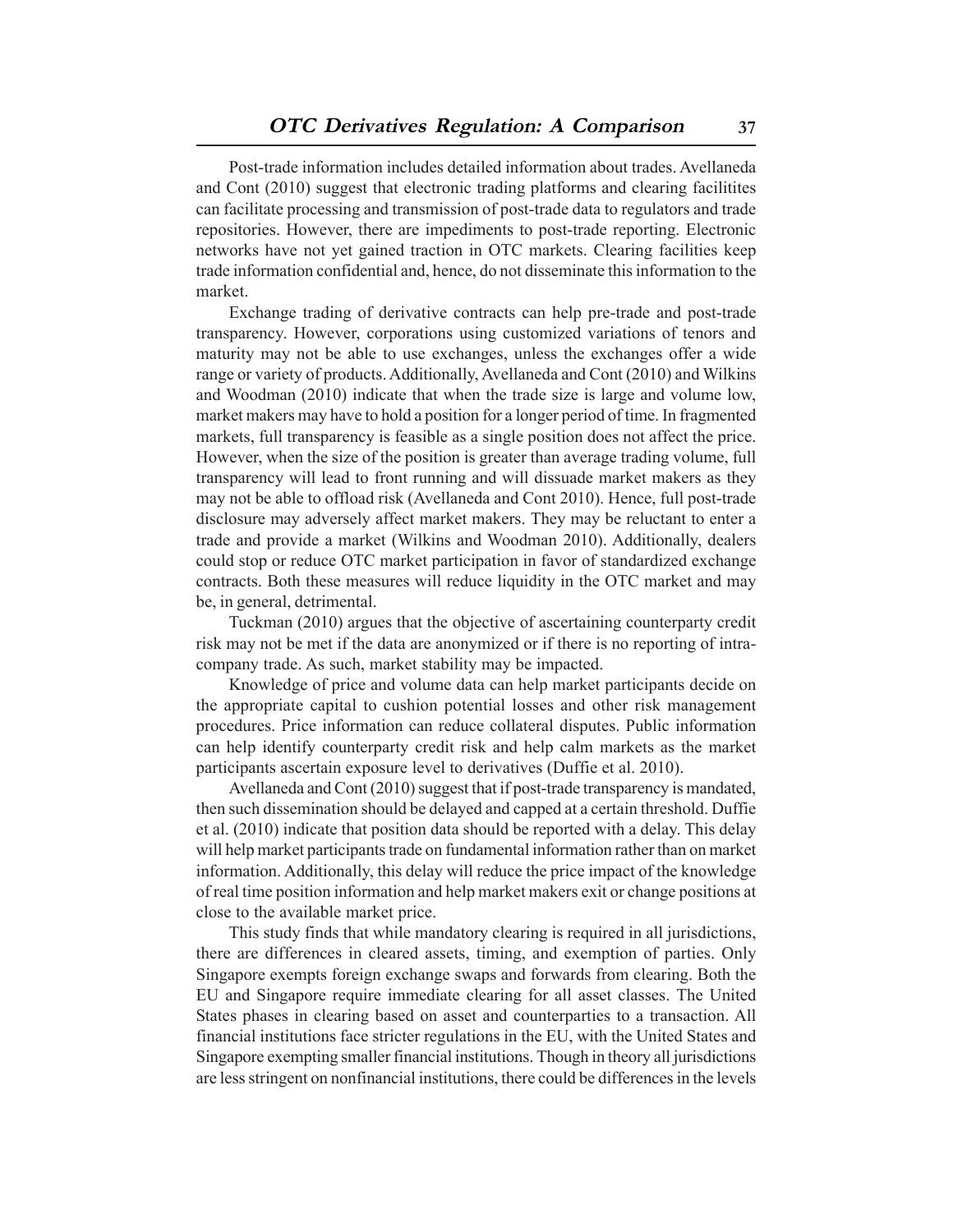used to decide the size of an institution. There are also differences in organizational requirements for a CCP in these jurisdictions. These differences in requirements for assets, timing, and counterparties could lead to regulatory arbitrage across jurisdictions. Singapore, alone, does not mandate trading of cleared derivatives. This exemption increases the choices available to market participants who trade OTC products.

Regulations in all three jurisdictions focus on the collection of data and reporting to the TR to increase post-trade transparency. All jurisdictions require reporting of both cleared and uncleared OTC derivatives in all asset classes. However, there is no consistency in priority given to asset classes in various jurisdictions.

In all jurisdictions, the onus of reporting is mostly on large financial institutions. While the United States focuses on complete reporting by both financial and nonfinancial institutions, the EU and Singapore are less stringent on nonfinancial institutions. Also, only the United States has a phased-in approach to reporting depending on the institution's category. This difference in reporting requirements based on asset classes and institutions creates differing costs for reporting entities. As such, there is the potential that these reporting entities will choose more favorable jurisdictions for OTC derivatives, leading to regulatory arbitrage.

The rest of the paper is organized as follows. First, I discuss the scope of the regulations governing central clearing, margin requirements on noncentrally cleared derivatives, backloading of existing transactions, trading, and trade repositories in each of the jurisdictions. This discussion is followed by a comparison of those same regulations and, finally, concluding remarks.

## **II. REGULATORY AUTHORITY**

The US Commodity Futures Trading Commission (CFTC) is charged with the regulation of all OTC derivatives except the OTC derivatives based on exchangetraded securities. The US Securities and Exchange Commission (SEC) is charged with the regulation of OTC derivatives representing exchanged-traded securities

The European Securities Market Authority (ESMA) is the EU-wide regulator charged with drafting regulations on OTC derivatives. It is the sole authority that approves OTC products for mandatory central clearing.

The Monetary Authority of Singapore (MAS) is the sole authority responsible for regulating OTC derivatives market in Singapore.

The United States is the only jurisdiction in this study that has multiple authorities regulating OTC derivatives market. This may lead to delay in legislation on differences in the timing and compliance mandated by the two authorities.

#### **III. REGULATORY REQUIREMENTS**

In the United States, OTC derivative contracts called *swaps* are regulated and include all asset classes, interest rate, commodity, equity, foreign exchange, and credit default swaps. Two authorities in the United States regulate swaps. Swaps regulated by the SEC are focused on securities and include single security total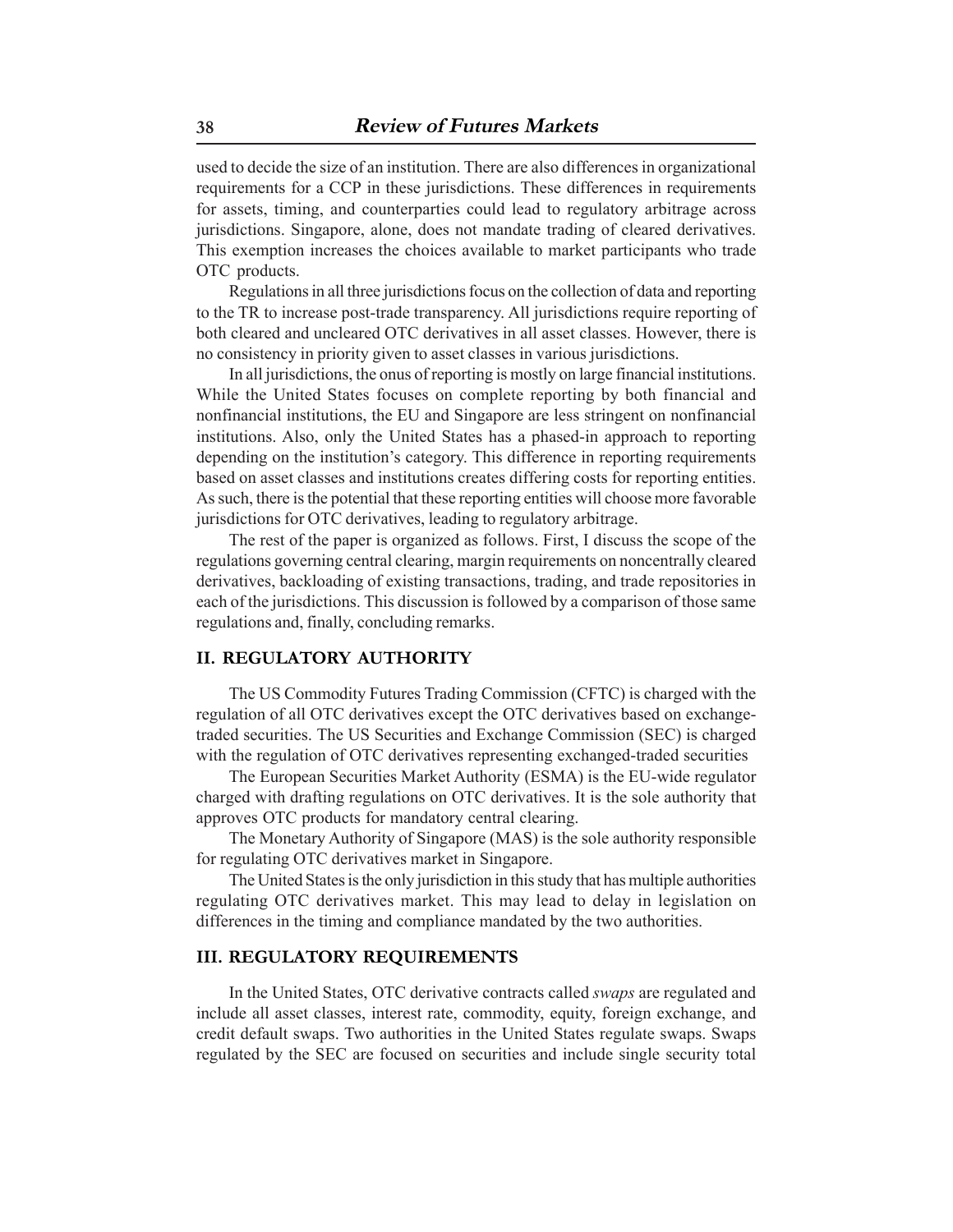returns or narrowly based indexed total returns. All other swaps including optionality in a total return swap are regulated by the CFTC.

A bilateral mixed swap with a counterparty that is a registered dealer or a major participant with the CFTC and the SEC will be subject to key provisions of the Commodity Exchange Act (CEA) and related CFTC rules and requirements of the federal securities law. For all other mixed swaps, joint permission could be sought to comply with the parallel provisions of either the CEA or the Securities Exchange Act.

The European Market Infrastructure Regulation (EMIR) incorporates all derivatives contracts that are traded OTC and not on a regulated market. There are no exclusions for any particular type of derivatives.

The Monetary Authority of Singapore incorporates all derivatives contracts. The definition of a derivative contract is very broad and includes forwards, options, and swaps.

Of the authorities in these three jurisdictions, all have very comprehensive definitions of derivatives contracts. The US definition, though, is very prescriptive (detailed) and has specific exemptions for insurance, consumer and commercial transactions, and commodity forwards. The EU and Singapore are very broad in their definition and do not have any exceptions. Additionally, complications in the registration with either the SEC or the CFTC are confusing and could be costly.

#### **A. Central Clearing**

#### *1. United States*

All swaps, regardless of their asset class, need to be centrally cleared. There is a possibility that the Treasury Secretary may exempt foreign exchange swaps and forwards from central clearing. However, the latest clarification from the CFTC (2012) indicated that even if such an exemption from the swap regulation were to be granted by the Treasury Secretary, the swaps would still be subject to reporting requirements under the CEA.

Certain insurance products and commodity forward contracts are not required to be centrally cleared. Additionally, the Federal Energy Regulatory Commission regulates instruments or electricity transactions that the CFTC finds to be in the public interest are exempt from central clearing.

End users of derivatives are exempt from central clearing. Additionally, the definition of end user is expanded to include small financial institutions (with assets of \$10 billion or less) (CFTC and SEC 2012) to be exempt from the regulation. Cooperatives such as farm credit unions and credit unions are also exempt from clearing requirements.

#### *2. European Union*

All standardized OTC derivatives that have met predetermined criteria need to be centrally cleared. All firms, financial and nonfinancial, that have substantial OTC derivatives contracts need to use central counterparty clearing houses.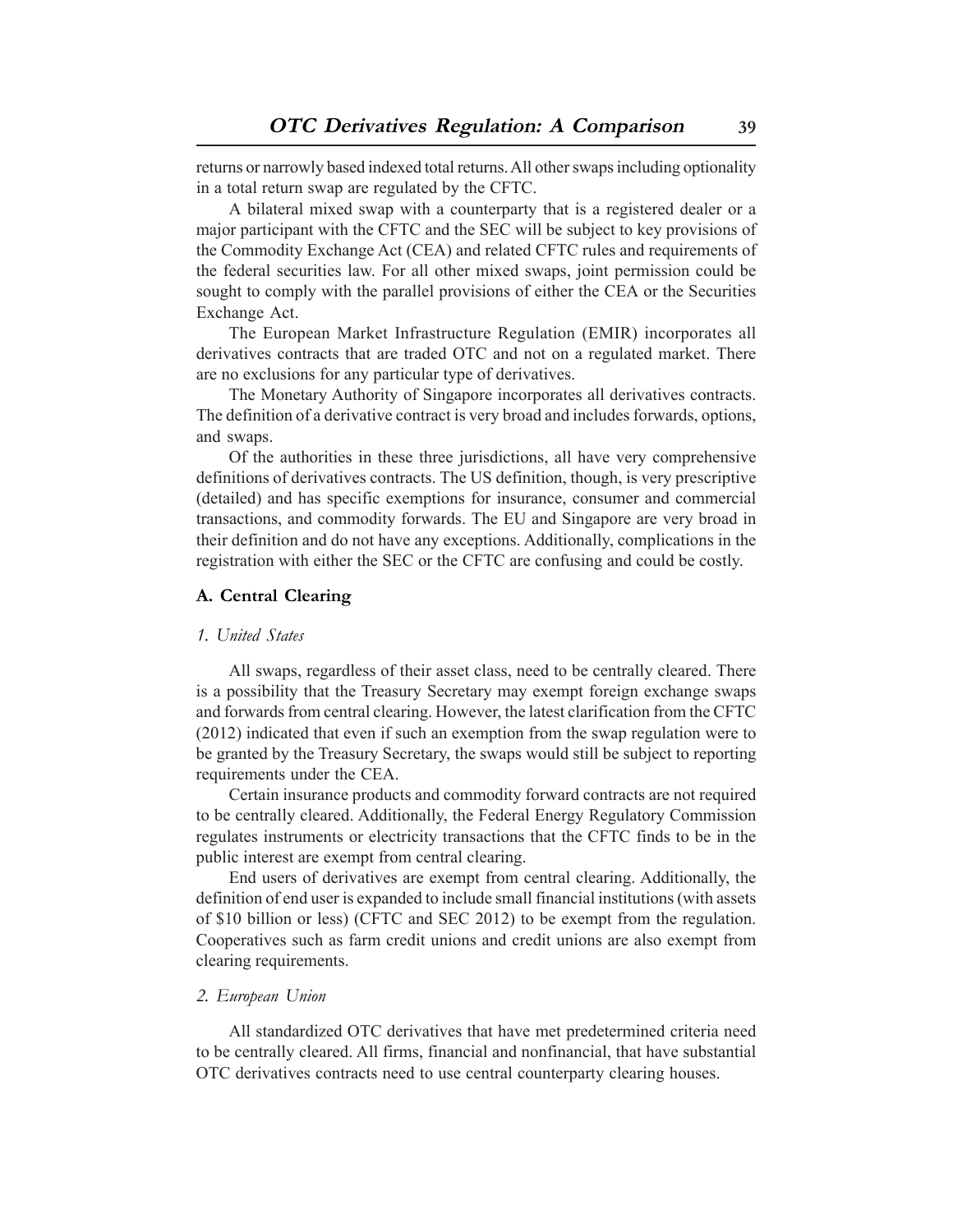Nonfinancial firms below a certain "clearing threshold" are exempt from clearing through a CCP. Any OTC contract that is considered to be a hedge is exempt from clearing and as such does not even count toward the total clearing threshold. The threshold has yet to be set by the ESMA and the European Systemic Risk Board.

The "European System of Central Banks, public bodies charged with or intervening in the public debt, and the Bank for International Settlements" (EUR-Lex 2010) are not subject to clearing. There is a temporary exemption from clearing through the CCP for pension funds. There is also an exemption for intragroup transactions subject to higher bilateral collateralization by the EMIR.

#### *3. Singapore*

All standardized OTC derivatives need to be centrally cleared. Singapore dollars interest rate swaps and US dollar interest rate swaps, and nondeliverable forwards (NDFs) denominated in certain Asian currencies have been prioritized for mandatory clearing followed by other asset classes in the future. The MAS exempts foreign exchange forwards and swaps from the clearing obligation. However, currency options, NDFs, and currency swaps are not exempt. They identify the Dodd-Frank Act in the United States for such exemptions or nonexemptions. Clearing is required when at least one leg of the OTC contract is booked in Singapore and if either one of the parties is a resident or has a presence in Singapore and has a clearing mandate.

#### **B. Requirements of CCPs**

The CFTC may exempt a foreign CCP from registration if it determines that the CCP is regulated and supervised by an appropriate authority in its home country with regulations comparable to those of the United States.

A CCP is required to maintain adequate capital to cover at a minimum a loss by a defaulting member and one year's operations. It is required to have sufficient liquidity arrangements to settle claims in a timely manner. Organizationally, the board needs to have market participants as its members. The CCP should have fitness standards for its board, members of a disciplinary committee should reduce (mitigate) any conflicts of interest, and it should maintain segregation of client funds. The CCP should be able to measure and manage risks.

The European Union recognizes a third country CCP if the ESMA is satisfied that the regulations in that third country are equivalent to that of the EU. Further, the CCP should be regulated in that third country and that third country regulator must have cooperation arrangements with the ESMA.

The ESMA is responsible for the identification of contracts that need to be centrally cleared (Europa.eu 2012). A competent authority in a member state can authorize a CCP; as such, it will then be recognized and can operate in the entire EU.

There are permanent capital requirements for CCPs of  $\epsilon$ 5 million. A CCP is required to maintain sufficient funds to cover losses by a defaulting clearing member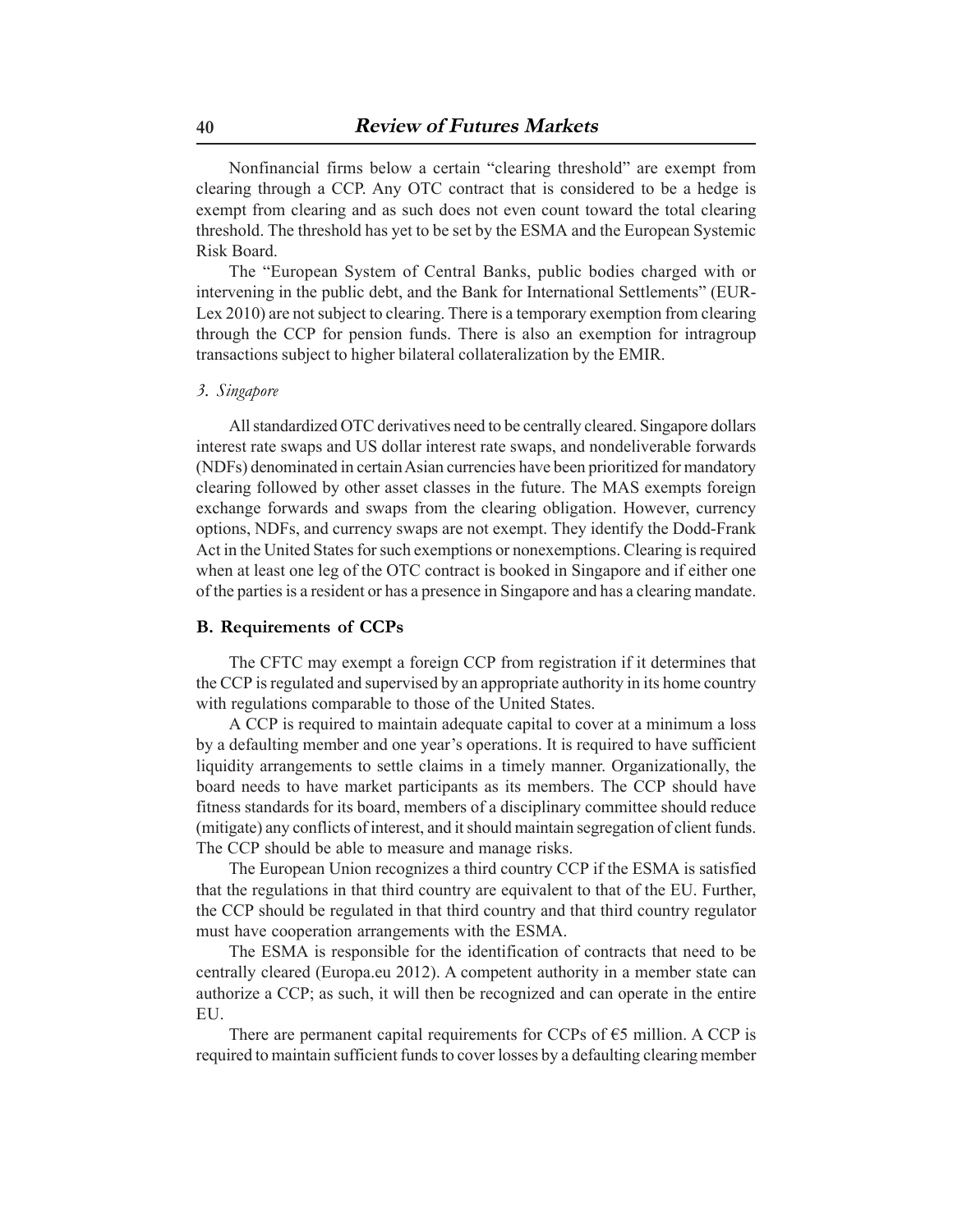in excess of the margin posted and default funds. These funds include insurance arrangements, additional funds by other nondefaulting clearing members, and loss sharing arrangements. Additionally, a CCP should have appropriate liquidity arrangements (EUR-Lex 2010).

There are specific organizational and governance requirements for CCPs. These include separation of risk management and operations, remuneration policies to encourage risk management, and frequent and independent audits. Additionally, CCPs must have independent board members and a risk committee chaired by an independent board member. Finally, there are specific guidelines to avoid a conflict of interest and maintain segregation of client funds (EUR-Lex 2010).

Singapore has no requirement of clearing through only domestic CCPs. Singapore-based corporations can act as clearing houses if they are approved. Foreign clearing houses can operate in Singapore if they are recognized.

There are no specific requirements of the central counterparties in relation to the amount of capital required. The only presumption is that the clearing house needs to have sufficient financial, human, and system resources (MAS 2012). The MAS requires segregation of client funds.

#### **C. Margin Requirement for Noncleared OTC Derivatives**

In the United States, the CFTC (2011) proposes rulemaking for initial margin and variation margin for swap dealers (SD) and major swap participants (MSP) for which there is no "prudential regulator" on swaps that are not centrally cleared through a derivative clearing organization. The proposal allows for netting of legally enforceable positive and negative marking to market swaps and reduction in margin requirements with off-setting risk characteristics. Only swaps entered after the effective date of the regulation are covered. The forthcoming capital rules will encompass existing swaps. There are no margin requirements on nonfinancial end users. Initial and variation margin requirements would not be required if payments are below the "minimum transfer amount" of \$100,000.

SD, MSP, or financial entities can post initial margins in the form of cash; US government or agency securities; senior debt obligations of the Federal National Mortgage Association, the Federal Home Loan Mortgage Corporation, a Federal Home Loan Bank, or the Federal Agricultural Mortgage Corporation; or any "insured obligation of a farm" credit system bank. A variation margin has to be posted in cash or US Treasury securities. For nonfinancial entities, there is flexibility about assets that could be used as long as their value can be easily assessed on a periodic basis.

Those SD and MSP that have a "prudential regulator" are required to meet the margin requirements of that regulator. A prudential regulator is the Federal Reserve Board, the Office of the Comptroller of the Currency, the Federal Deposit Insurance Corporation, the Farm Credit Administration, or the Federal Housing Finance Agency. These commissions will propose capital requirements and financial condition reporting for SD and MSP at a later date.

In the EU, financial and nonfinancial firms that enter into OTC contracts that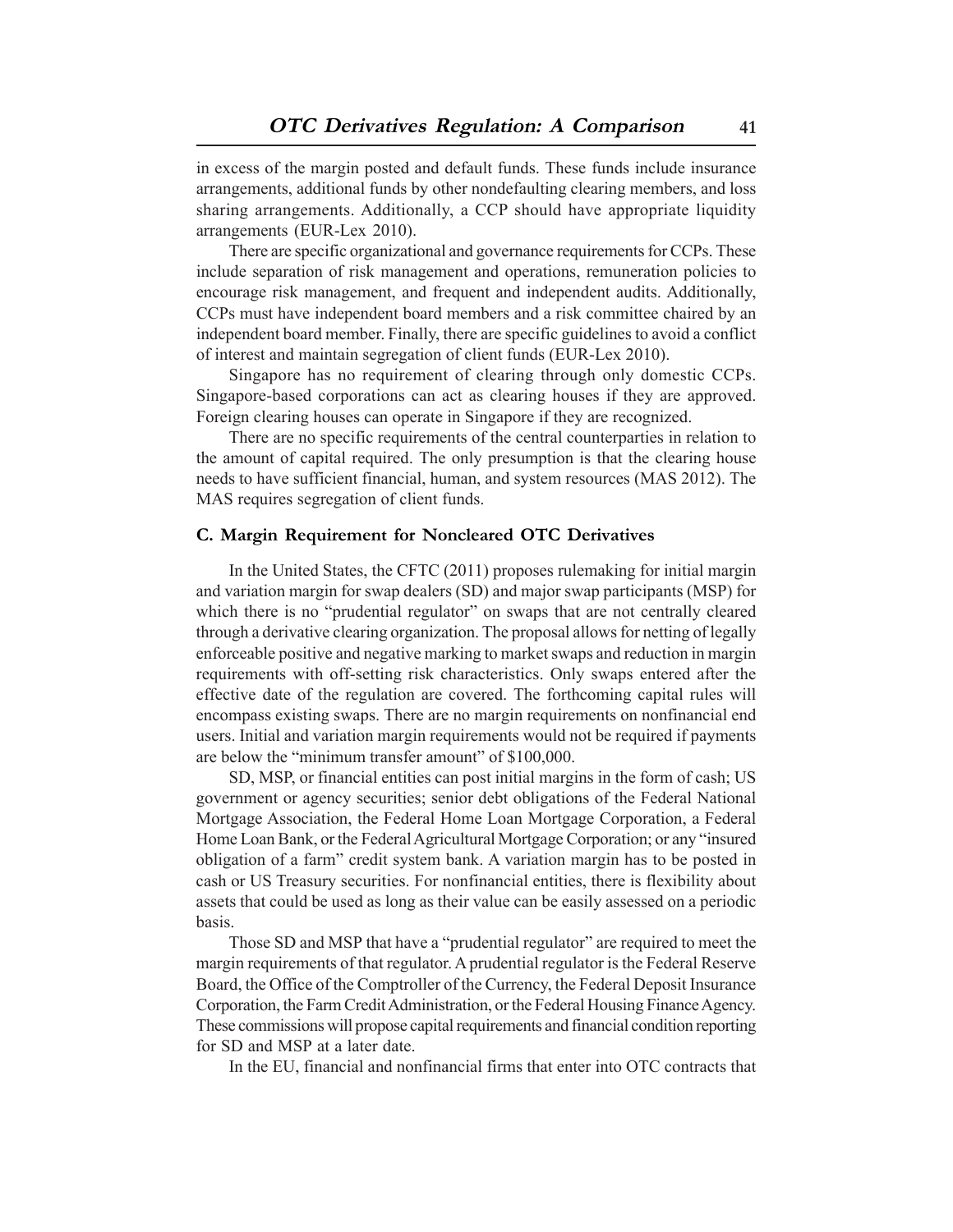are not centrally cleared through a CCP have to adopt procedures to measure, monitor, and mitigate both operational and credit risk including timely electronic confirmation of contract terms and early dispute resolution. Additionally, the contracts have to be marked to market on a daily basis. Finally, there should be appropriate exchange of segregated collateral or appropriate and proportionate holding of capital. These rules are applicable only to market participants subject to central clearing obligations (Herbert Smith LLP 2012).

Singapore recommends financial buffers of capital and margins to mitigate the risk of OTC derivatives that are not centrally cleared. The amount of capital and margin should reflect and be proportionate to the risk of noncentrally cleared OTC contracts.

The MAS will be implementing the Basel III requirements of capital for banks and will seek to align capital requirements of other regulated financial institutions with Basel III. The MAS will seek to align margin requirements on noncentrally cleared derivatives in accordance with the recommendations of the working group made up of representatives from the Basel Committee on Banking Supervision (BCBS), the Committee on the Global Financial System, the Committee on Payment and Settlement Systems, and the International Organization of Securities Commissions.

#### **D. Trading**

All centrally cleared swaps in the United States are required to trade on a swap execution facility unless the swap execution facility or exchange does not accept the swaps. In the EU, all cleared OTC derivatives have trading requirements mandated by the Markets in Financial Instruments Directive. The MAS does not require trading of centrally cleared OTC derivatives in Singapore.

#### **E. Backloading of Existing OTC Contracts**

In the United States, the Dodd-Frank Act applies to swaps entered only after the mandatory clearing requirement. However, this exemption is not applicable for reporting. The EU has proposed to require backloading of outstanding contracts with remaining maturities over a certain threshold (MAS 2012). In Singapore, a contract for a product subject to mandatory central clearing and having more than a year left before maturity is backloaded. Table 1 summarizes the regulatory requirements for these three jurisdictions.

#### **F. Reporting Requirements**

#### *1. United States*

In the United States, swaps trade repositories are regulated by the CFTC or the SEC. TRs authorized by the CFTC (SEC) deal in swaps regulated by the CFTC (SEC). All traded or bilaterally negotiated swaps have to be reported. These swaps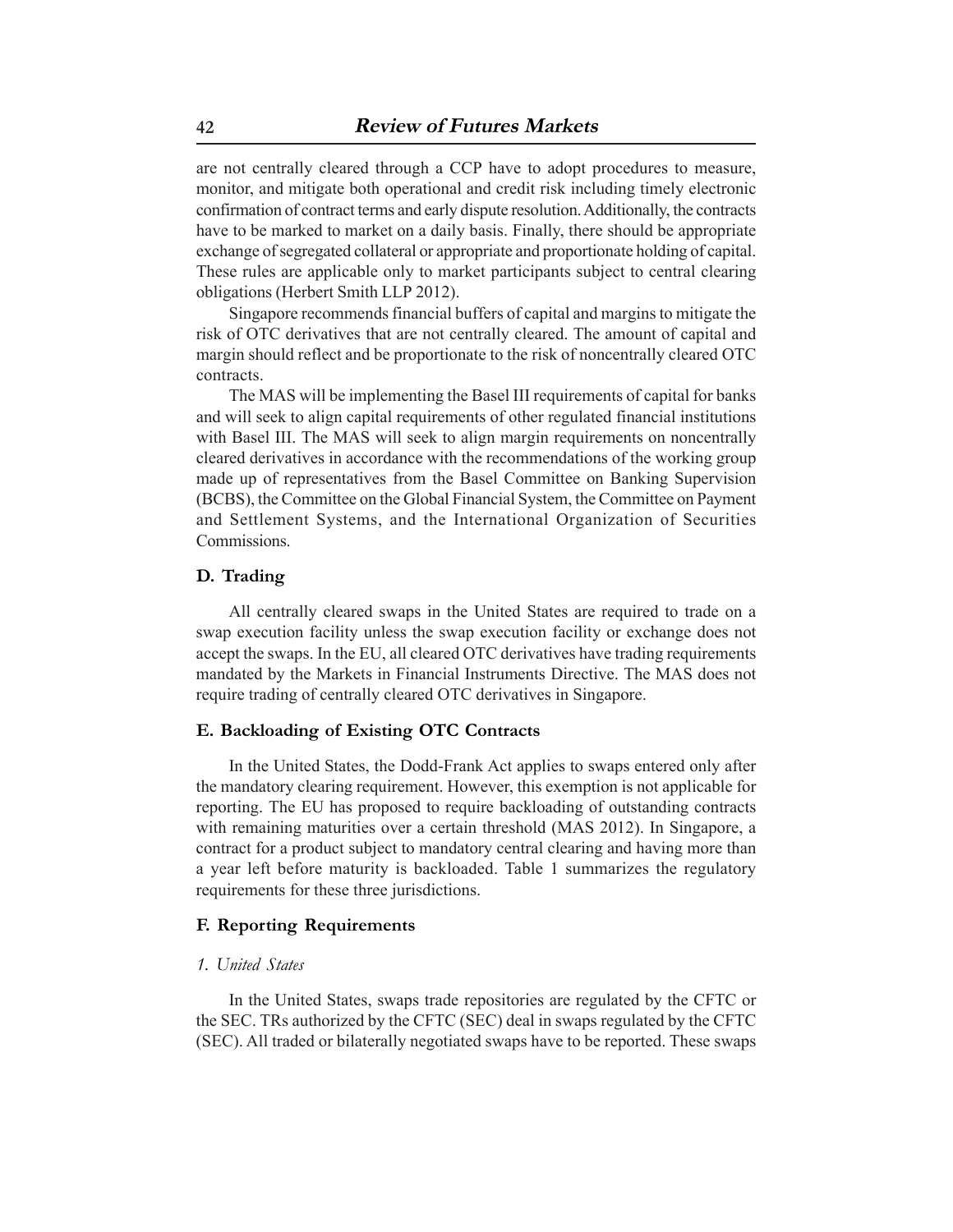|                                | where we can contribute the contribution of the contribution of the contribution of the contribution of the contribution of the contribution of the contribution of the contribution of the contribution of the contribution o |                                                          |                                                             |
|--------------------------------|--------------------------------------------------------------------------------------------------------------------------------------------------------------------------------------------------------------------------------|----------------------------------------------------------|-------------------------------------------------------------|
|                                | <b>United States</b>                                                                                                                                                                                                           | European Union                                           | Singapore                                                   |
| Mandatory clearing             | Yes                                                                                                                                                                                                                            | Yes                                                      | Yes                                                         |
|                                | All financials, all end users,                                                                                                                                                                                                 | financials above a threshold.<br>All financials and non- | All financial counterparties<br>above a threshold, at least |
| Who will clear                 | all above \$10 billion                                                                                                                                                                                                         | Temporary exemption for                                  | one leg in Singapore or one                                 |
|                                |                                                                                                                                                                                                                                | pension funds                                            | of the parties in Singapore<br>All except foreign           |
| Assets                         | All assets                                                                                                                                                                                                                     | All assets                                               | exchange swaps and<br>forwards                              |
| Domestic CCP only              | Yes (exception if foreign<br>CCP is in comparable                                                                                                                                                                              | Yes (exception if foreign<br>CCP is in comparable        | $\frac{1}{2}$                                               |
|                                | jurisdiction)                                                                                                                                                                                                                  | jurisdiction and contract with<br>foreign regulator)     |                                                             |
| Backloading                    | $Y$ es                                                                                                                                                                                                                         | Yes, above a threshold                                   | Yes, above a year                                           |
| Interoperability               | None                                                                                                                                                                                                                           | Yes                                                      | None                                                        |
| Mandatory trading              | Yes                                                                                                                                                                                                                            | Yes                                                      | $\frac{1}{2}$                                               |
| Margin requirement for         |                                                                                                                                                                                                                                |                                                          |                                                             |
| non-centrally cleared          | $Y$ es                                                                                                                                                                                                                         | Yes                                                      | Yes                                                         |
| derivatives                    |                                                                                                                                                                                                                                |                                                          |                                                             |
| Base capital for CCP           | $Y$ es                                                                                                                                                                                                                         | Yes                                                      | Yes                                                         |
| Organizational<br>requirements | $Y$ es                                                                                                                                                                                                                         | Yes                                                      | Yes                                                         |
|                                | Capital for loss and one year                                                                                                                                                                                                  | Capital liquidity                                        |                                                             |
| Loss Mitigation                | operation liquidity                                                                                                                                                                                                            | arrangements, default funds,                             | $\sum_{i=1}^{n}$                                            |
|                                | arrangements                                                                                                                                                                                                                   | and insurance guarantees                                 |                                                             |

**Table 1. Summary of Regulatory Requirements by Jurisdiction.**  Table 1. Summary of Regulatory Requirements by Jurisdiction.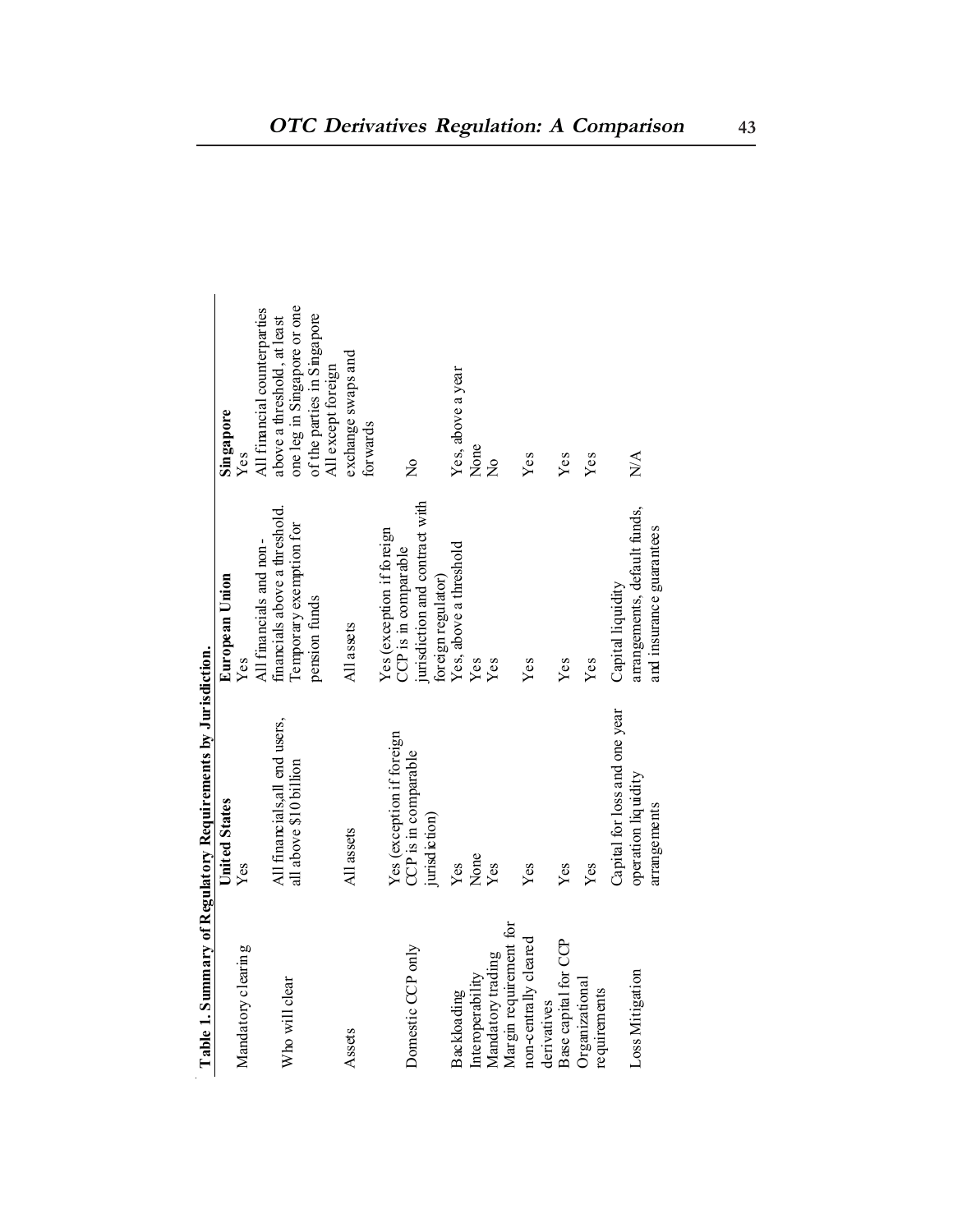have to be between two unrelated parties and any changes to the swap agreement have to be reported.

If a swap is executed by a swap execution facility (SEF) or designated contract market (DCM), the SEF or the CCP is required to report swap data to the TR as soon as technologically possible. For an off-facility swap, the hierarchy lies with the SD followed by MSP, followed by a non-SD or non-MSP. When the counterparties are within the same category, they have to choose which one of them will report. Both parties can choose to report and there is no condition of nonduplication. The party required to report is ultimately liable for the reported data even if that party contracts reporting to a third party (Young et al. 2012).

Any swap (mandatory cleared or nonmandatory) that is cleared before the reporting deadlines for primary data can be reported by the clearing facility. Confirmation data on a cleared swap need to be reported by the clearing facility. For a noncleared swap, confirmation data need to be reported by the counterparty as soon as technologically possible. Any changes to the swap over its lifetime need to be reported by the respective parties listed above. Additionally, the state of the swap needs to be reported daily to the TR (Young et al. 2012).

There is a real time public reporting obligation by a TR. Such reporting will not identify the counterparty and should be done when technologically possible. These records must be retained for the life of the swap and for five years after the termination of the swap.

A TR needs to be appropriately organized and be able to perform its duties in a fair, equitable, and consistent manner. The TR should have emergency procedures and system safeguards and provide data to regulators.

#### *2. European Union*

The ESMA has the regulatory power to register a trade repository in Europe. Regulators in individual countries cannot do so. Foreign authorities can deal with the ESMA for exchange of information and bilateral negotiations.

Foreign TRs are recognized if regulations in the foreign country are comparable to those of the EU and there is appropriate surveillance in that third country. Additionally, there should be agreement between that country and the EU for exchange of information.

Financial counterparties are required to report to a TR and to report to regulatory authorities if a TR is unable to record a contract. A counterparty required to report may delegate such reporting to another counterparty. Reporting should include the parties to the contract, the underlying type of contract, maturity, and the notional value. A nonfinancial counterparty, above the information threshold, is required to report on OTC contracts. Such reporting must be done in one business day from the execution, modification, or clearing of the contract. There should be no duplication.

The regulation has proposed robust governance arrangements including organizational structure to ensure continuity, orderly functioning of the TR, quality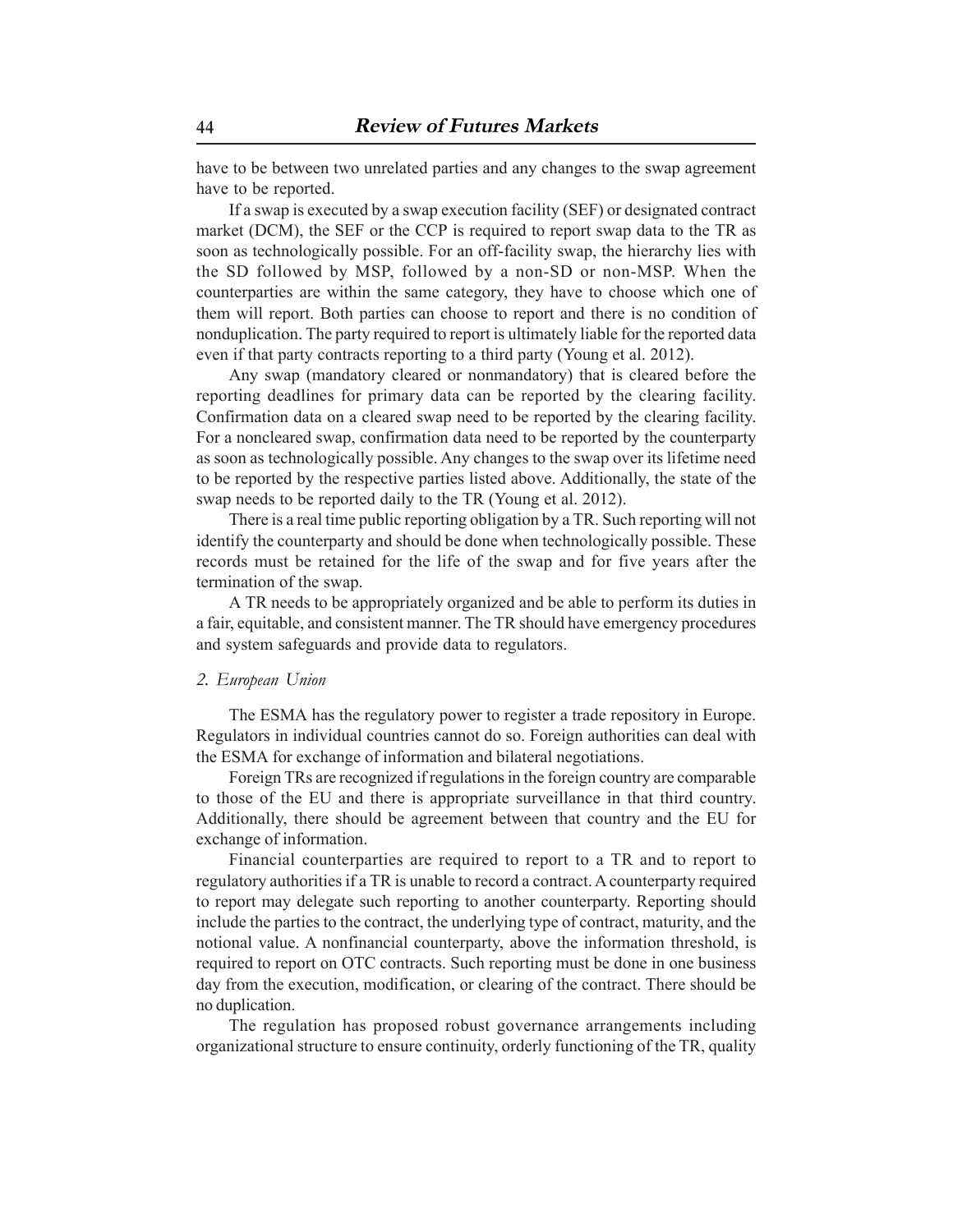of management, and adequate policies and procedures. Operational requirements include a secure TR with policies for business continuity and disaster recovery. Data reported to a TR should be confidential even from affiliates or the parent of the TR.

A TR will share information with (a) the ESMA; (b) the competent authorities supervising undertaking subject to the reporting obligation under Article 6; (c) the competent authority supervising CCPs accessing the trade repository; and (d) the relevant central banks of the European System of Central Banks. A TR will maintain confidentiality of information and maintain records for at least 10 years after the termination of a contract. A TR will aggregate data based on both class of derivatives and reporting entity.

#### *3. Singapore*

The MAS does not require reporting to a domestic TR. The MAS has proposed two types of trade repositories — approved and recognized overseas trade repositories (ATR and ROTR). Approved TRs are domestic, whereas ROTRs are foreign incorporated TRs. The MAS has not required foreign regulators to indemnify ATRs or ROTRs before obtaining data from them.

The MAS has proposed reporting for all asset classes of derivatives. However, it recommends a phased implementation of the reporting requirement with a priority given to asset derivatives from a significant share of the Singapore OTC market interest rate, foreign exchange, and oil derivatives. Oil forms a significant part of the physical market during the Asian time zone, but it does not form a significant part of the Singapore derivatives market.

All contracts that are booked or traded in Singapore or denominated in Singapore dollars are required to be reported. All contracts where the underlying entity or market participant is resident or has a presence in Singapore also need to be reported. Any foreign finance entities are not required to report in Singapore. However, if MAS has an interest in an entity, it will seek information from a foreign authority.

All financial entities and any nonfinancial entity above a threshold (that takes into account the asset size of the entity) have to report. Additionally, group-wide reporting is required for Singapore incorporated banks.

Singapore allows single-sided reporting and third-party reporting. While singlesided reporting is mandatory for financial entities, only one of the nonfinancial entities (among a group) needs to report. Foreign entities are not required to report, and public bodies are excluded from reporting.

Transaction-level data, including transaction economics, counterparty, underlying entity information, and operational and event data, need to be reported. The content of the data needs to be reported in both functional and data field approaches. Any changes to the terms of the contract over its life need to be reported. The MAS has proposed a legal entity identifier and standard product classification system, but has not required it. The data need to be reported within one business day of the transaction. The MAS requires backloading of pre-existing contracts.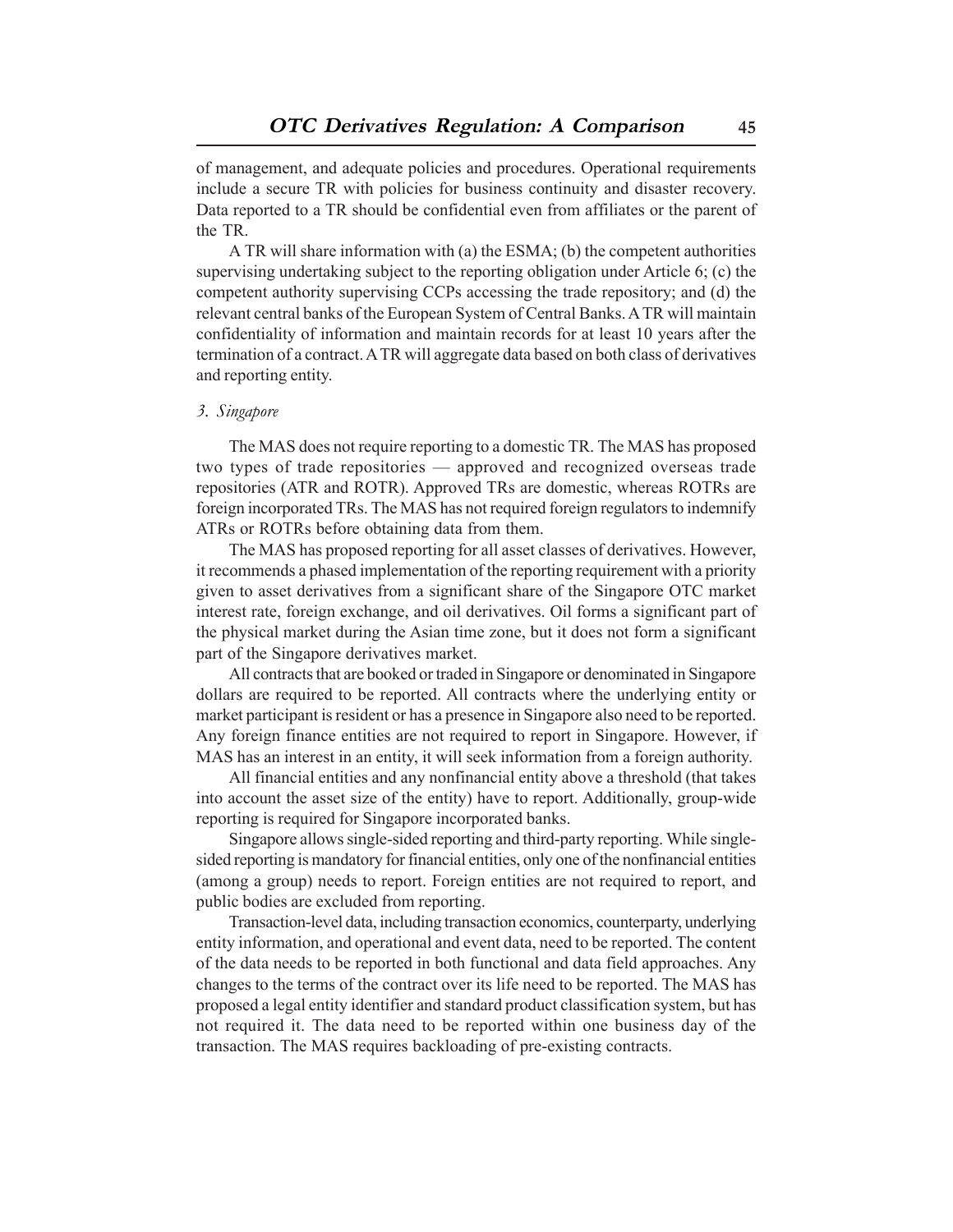Both TRs are required to have safe and efficient operations with appropriate risk management and security. They are required to avoid conflict of interest and maintain confidentiality of user information. They are required to maintain transparent reporting with authorities. The MAS is considering minimum base capital requirements on TRs. A ROTR may comply with comparable regulations in home jurisdictions. Table 2 summarizes the reporting requirements for the three jurisdictions.

## **IV. COMPARISON OF REGULATORY REQUIREMENTS**

#### **A. Clearing Requirements**

Clearing exemptions for a certain asset class may not necessarily mean that these assets will not move to central clearing. As mentioned before, noncentrally cleared assets are required to maintain higher collateral. This increased requirement in collateral may lead to prohibitive costs.

The EU regulation is stricter for all financial entities as it gives no exemption on the size of the financial entity. Financial entities in Singapore below a certain threshold (below \$10 billion in the United States) have an exemption from central clearing. As such, they and those exempted entities in the United States may have reduced costs and a competitive advantage over larger domestic rivals and all EU rivals.

The regulations for nonfinancial entities below a certain threshold are comparable in their exemption. While the United States has specified a \$10 billion threshold, such has not yet been specified by the EU and Singapore. Any differences among these jurisdictions in the clearing threshold will be beneficial to the entities in respective jurisdictions.

The EU is the only jurisdiction that exempts pensions from clearing requirements. The idea is that pensions are mostly fully invested. To subject them to the clearing requirement will be detrimental to the pension funds.

However, pensions do deal in derivatives to hedge their interest rate and inflation risk. Leahy and Hurrell (2012) indicate that in many cases pension funds hedge those risks with financial counterparties. A requirement on financial counterparties to hold higher collateral on noncentrally cleared derivatives will require them to hold higher collateral for derivative hedges they enter with pension funds. This increases the cost to financial institutions which, in turn, pass them on to pension funds.

An exemption given to any nonfinancial entity below a certain threshold may still be costly for these institutions because, in most cases, the counterparty to these transactions may be a larger financial institution. To the extent that these larger financial institutions have to hold higher collateral, nonfinancial entities will bear a higher cost. This defeats the very purpose of the exemption. The alternative will be that even the exempt nonfinancial institutions will have to centrally clear their products.

Only Singapore gives an exemption from central clearing to domestic and foreign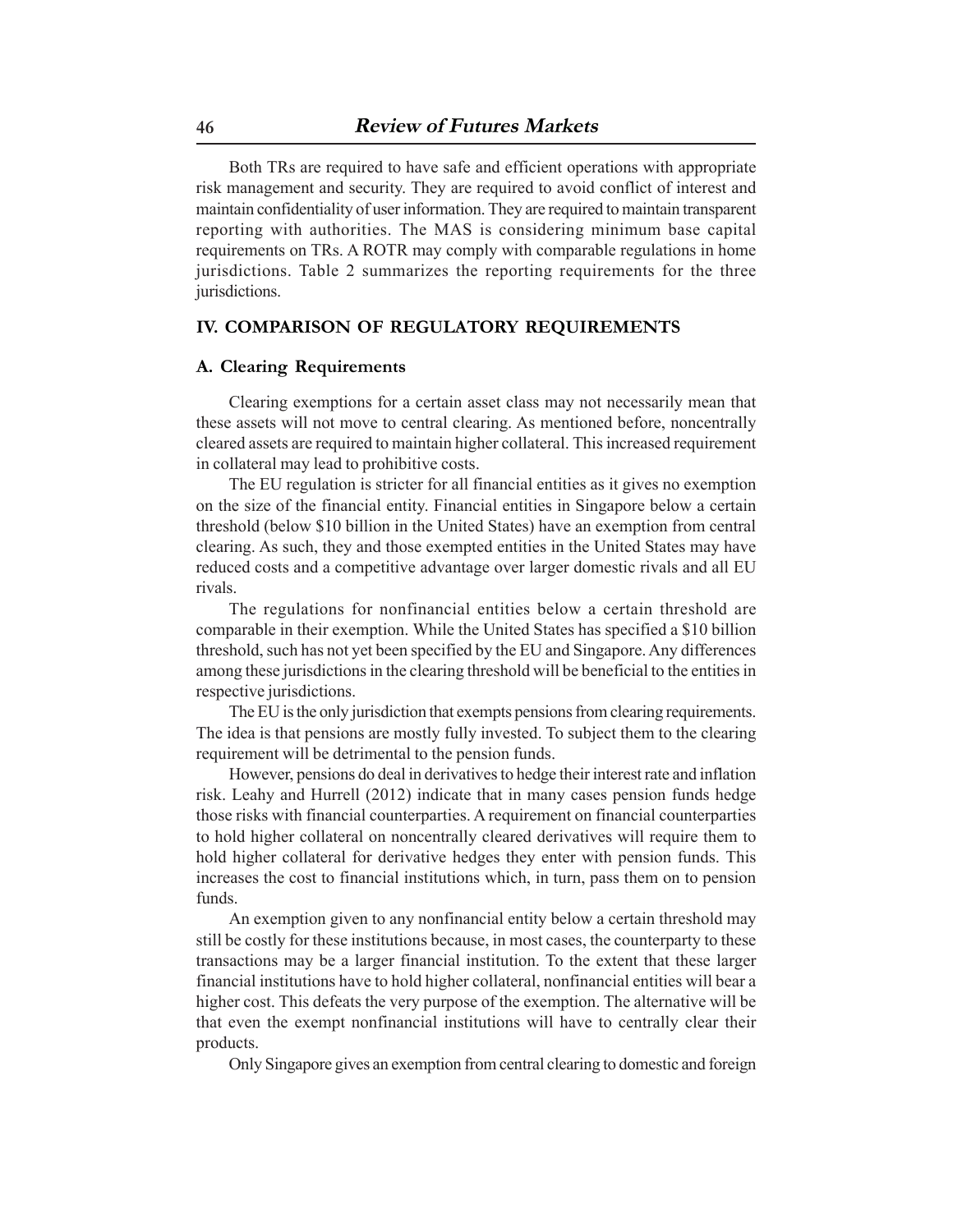central banks and supranational institutions. The EU regulation exempts member state banks from central clearing but is not clear on exemptions for foreign central banks.

#### **B. Requirements for CCPs**

The United States and EU require clearing through a domestic CCP. Clearing through a foreign CCP is acceptable in these jurisdictions if a foreign CCP is under a jurisdiction that has regulations comparable to that of either the United States or the EU. There are concerns that such requirement of equivalence in regulation will result in comparing identical points of regulations rather than the intent of regulations in foreign jurisdictions. The requirement for equivalency in foreign jurisdictions results in central clearing through a domestic CCP rather than foreign CCP. Having multiple CCPs will result in fragmentation of clearing.

Singapore is the only jurisdiction that allows central clearing using a foreign CCP without requiring investigation of regulations and agreements with foreign regulators. As such, Singapore has much more flexible regulations with respect to the choice of the CCP.

The EU has the most prescriptive regulation on the organization of a CCP and a choice of model for the CCP. The regulation indicates a mutualized CCP where the losses of a clearing member's default are mutualized through a default fund and loss sharing. As mentioned by Koeppl and Monnet (2008), this mutualization may ensure that the impact of default is minimized and may not pose systemic risk. However, liquidity may be affected in the case of default as the CCP focuses on default resolution rather than efficient trading, which is taken care of by the regulation through liquidity arrangements and insurance guarantees.

Only Europe allows interoperability of a CCP and, to that extent, reduces risk. Thus, it allows netting across asset classes. As such, there is a reduced need for collateral. Further, multilateral netting across asset classes also reduces risk.

#### **C. Backloading of Existing Contracts**

Backloading of contracts written prior to the regulation requires market participants to clear through CCPs. When these contracts were written, there was no regulation requiring OTC contracts to novate through a CCP. The choice of the counterparty was based on the best value provided rather than the counterparty credit risk and any mandated collateral requirements. Additionally, requiring these contracts to clear through a CCP subjects them to the model of a CCP. Backloading is of particular importance in the case of jurisdiction, such as the EU, that prescribes a CCP model. Each CCP model has specific costs. These costs may not have been considered while writing the original contracts. As such, the original contracts may be uneconomical for market participants subject to new regulations.

The US regulation is strict as it requires backloading with no exemption for the size or the duration of the contract. Therefore, market participants will face additional costs in the United States.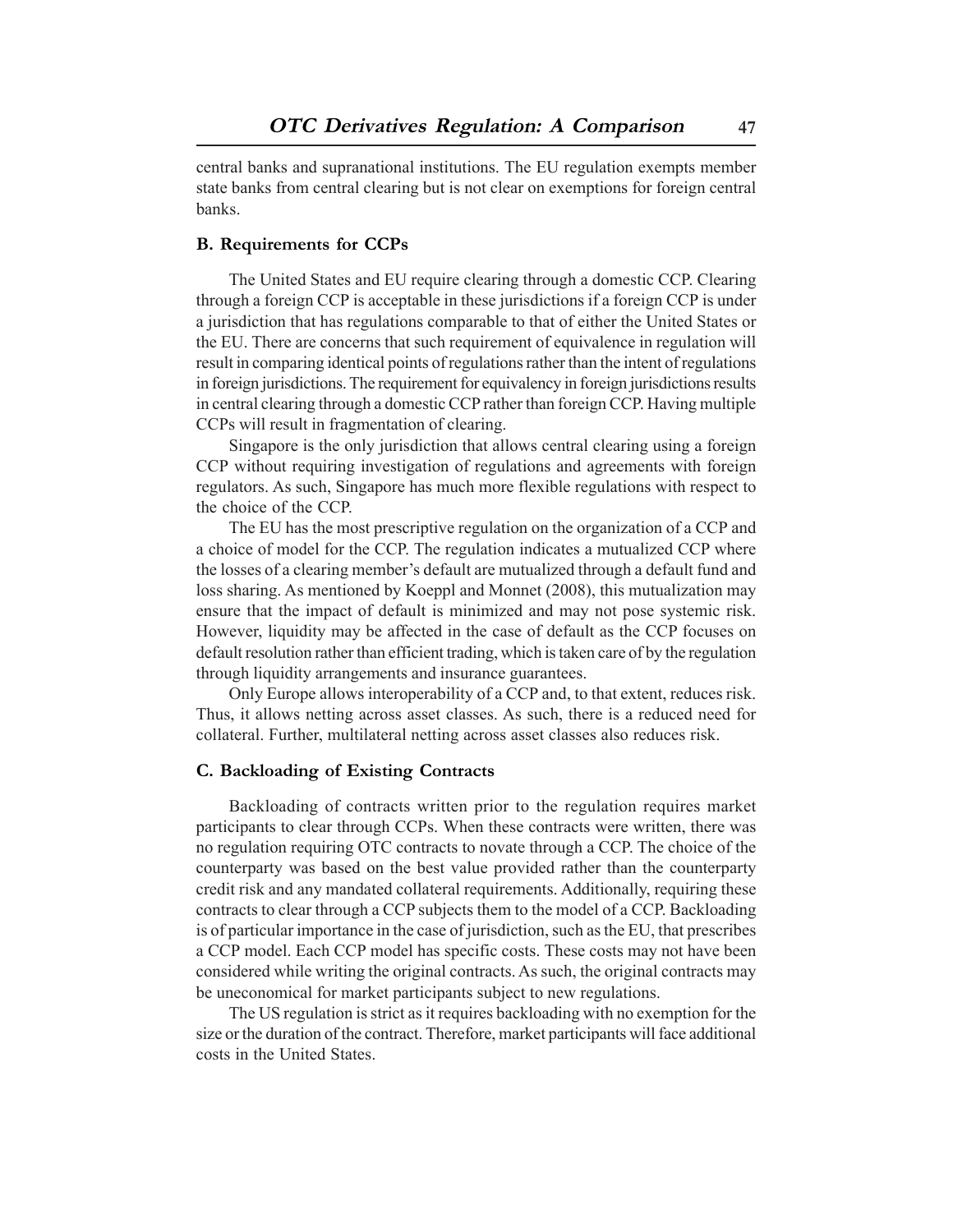|                                                                                         | <b>United States</b>                                        | European Union      | Singapore                                                                                   |
|-----------------------------------------------------------------------------------------|-------------------------------------------------------------|---------------------|---------------------------------------------------------------------------------------------|
| Reporting by TR                                                                         |                                                             |                     |                                                                                             |
| Real time public reporting                                                              |                                                             | $\mathsf{S}$        | $\rm \stackrel{\circ}{\mathbf{Z}}$                                                          |
| Time delay to report to SDR                                                             | Yes<br>Minutes, "as soon as<br>technologically possible"    | $+1$ day            | $+1$ day                                                                                    |
| Disclosure of identity of counterparty to public<br>Notional amount reporting to public |                                                             | $Z_{\rm Z}^{\rm X}$ |                                                                                             |
|                                                                                         | No<br>Capped                                                |                     |                                                                                             |
| Recordkeeping                                                                           | 5 years until swap terminated, 2<br>years after termination | 10 years            | $\stackrel{\mathtt{o}}{\mathsf{z}}\stackrel{\prec}{\mathsf{z}}\stackrel{\prec}{\mathsf{z}}$ |
| Regulation of TR                                                                        |                                                             |                     |                                                                                             |
| Domestic only                                                                           |                                                             |                     |                                                                                             |
| Cooperation among regulators required                                                   |                                                             |                     |                                                                                             |
| Indemnity required                                                                      |                                                             |                     |                                                                                             |
| Governance of TRs                                                                       |                                                             |                     |                                                                                             |
| Capital requirement                                                                     |                                                             |                     |                                                                                             |
| Foreign TR reporting                                                                    |                                                             |                     |                                                                                             |
|                                                                                         |                                                             |                     |                                                                                             |
| 3 <sup>rd</sup> party reporting<br>Single-party reporting                               | Ness vesses<br>Vessues vesses                               | <b>ASSESSES</b>     | 282828882<br>28282888                                                                       |
| Double reporting                                                                        |                                                             |                     |                                                                                             |

Table 2. Summary of Reporting Requirements.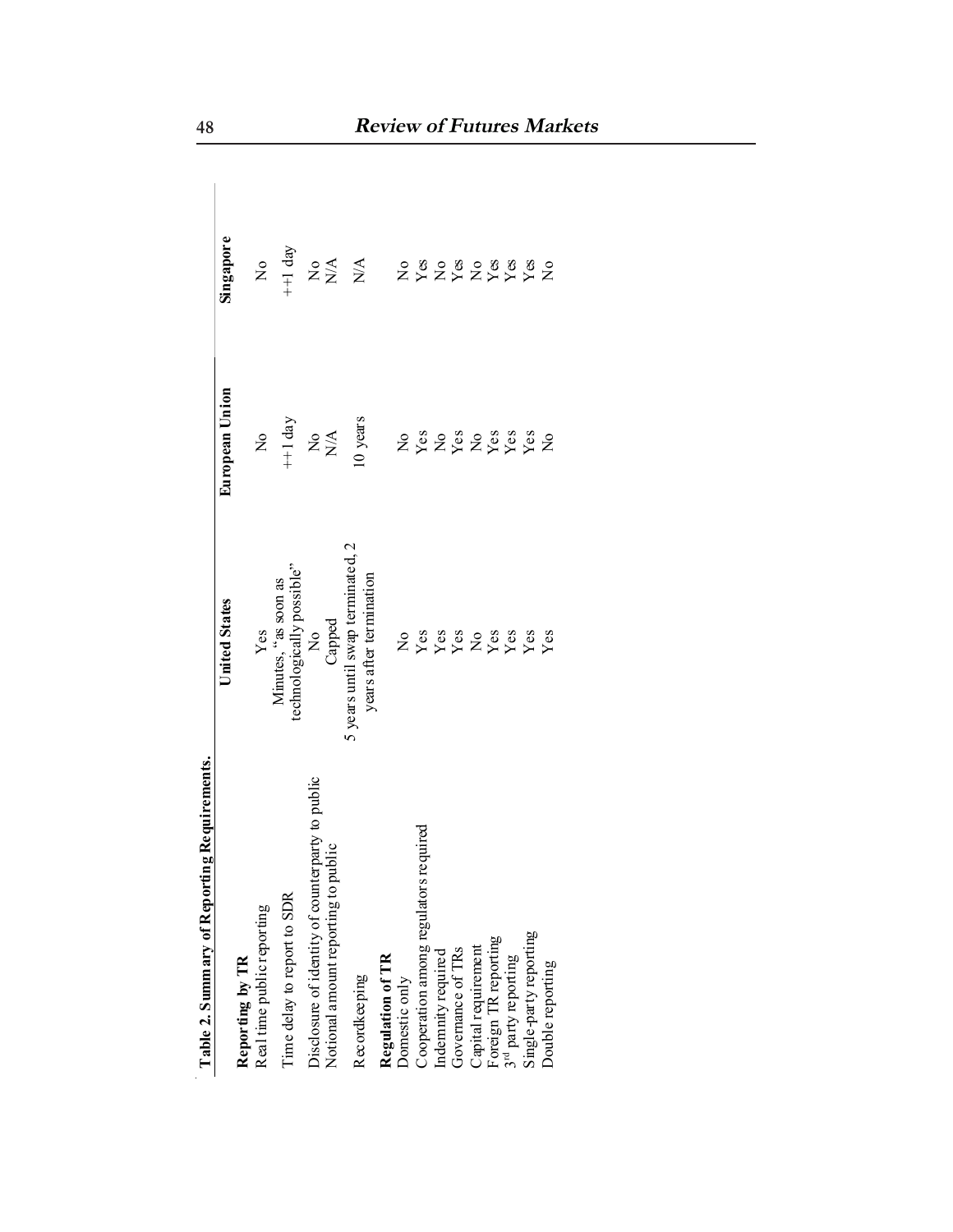| CFTC or SEC<br><b>United States</b><br>Yes<br>Yes<br>Required for un-cleared derivatives<br>Required for cleared derivatives<br>Reporting for Products<br>Regulated by | European Union<br><b>ESMA</b><br>None<br>None<br>Yes<br>Yes | Interest rate, foreign<br>exchange, & oil first,<br>followed by others<br>Singapore<br>MAS<br>Yes<br>Yes |
|------------------------------------------------------------------------------------------------------------------------------------------------------------------------|-------------------------------------------------------------|----------------------------------------------------------------------------------------------------------|
|                                                                                                                                                                        |                                                             |                                                                                                          |
|                                                                                                                                                                        |                                                             |                                                                                                          |
|                                                                                                                                                                        |                                                             |                                                                                                          |
|                                                                                                                                                                        |                                                             |                                                                                                          |
|                                                                                                                                                                        |                                                             |                                                                                                          |
| foreign exchange & commodity<br>Interest rate first followed by<br>Phased-in reporting by product                                                                      |                                                             |                                                                                                          |
| SD and MSP first, followed by<br>non-SD & non-MSP<br>None<br>Phased reporting by entity                                                                                |                                                             | None                                                                                                     |
| Threshold                                                                                                                                                              |                                                             | Yes                                                                                                      |
| None<br>Backloading                                                                                                                                                    | $\frac{Yes}{Yes}$                                           | Yes, over 1 year                                                                                         |
| Not reported<br>$\overline{A}$<br>What swaps need to be reporte<br>Intragroup trades                                                                                   | Not reported<br>All                                         | Not reported<br>All                                                                                      |
| J pon execution and changes<br>Whenreported                                                                                                                            | Jpon execution and                                          | J pon execution and                                                                                      |
| Yes<br>Confirmed                                                                                                                                                       | changes<br>$N/A$                                            | changes<br>$N/A$                                                                                         |
| Reported<br>Subsequent changes to the swap                                                                                                                             | Reported                                                    | Reported                                                                                                 |
| $Yes*$<br>Daily value of the swap                                                                                                                                      | $\frac{\mathbf{A}}{\mathbf{A}}$                             | N/A                                                                                                      |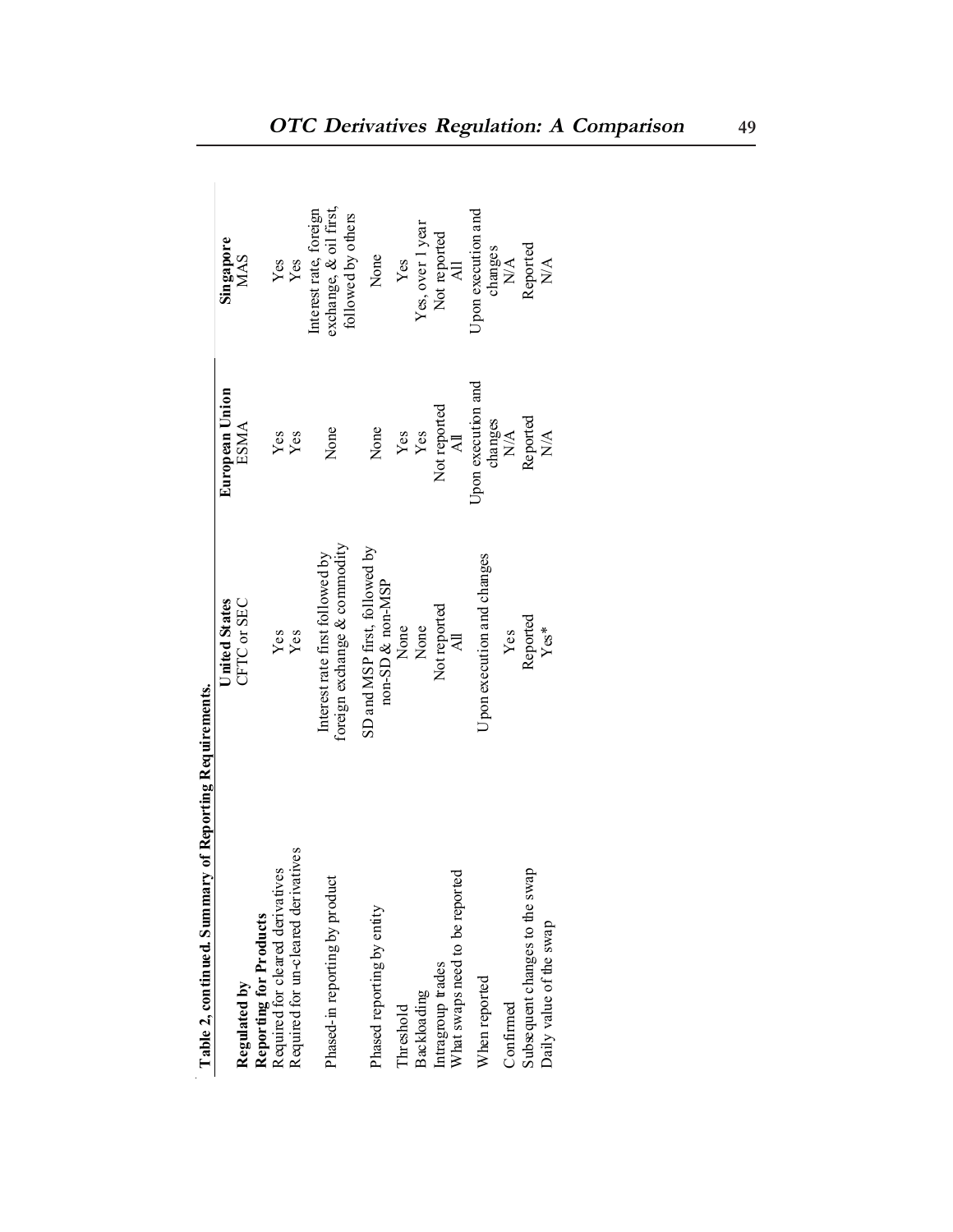The EU regulation is most beneficial for transactions below the threshold and does not benefit any specific asset class. The Singapore regulation has the potential to benefit foreign exchange contracts (Global Financial Markets Association 2012) as they are typically short term in nature. As indicated, 99% of these contracts are for less than one year and hence do not need to be renegotiated.

#### **D. Margin Requirements for Noncleared OTC Derivatives**

All jurisdictions require an initial and variation margin. The US regulation has details about netting among legally enforceable offsetting contracts and "minimum transfer" amount. The United States exempts all nonfinancial end users, while the EU exempts any user not subject to central clearing. Singapore is not clear on this requirement. As all jurisdictions subject financial companies to these regulations, their costs may increase to hold collateral and margins. To the extent that these financial companies are on the other side of the contract with exempt companies, financial companies are still subject to these regulations. It is likely that these additional costs will be passed on to the nonfinancial companies exempt from the regulation.

#### **E. Reporting Requirements**

Reporting requirements are consistent across all three regulatory environments in that they require reporting on all asset classes. However, there is a difference in the timeline for reporting. In Europe, there is no phasing in. Singapore requires interest rate, foreign exchanges, and oil derivatives to be reported, followed by others. Finally, the United States has the most tiered reporting requirement. Interest rate derivatives are to be reported first, followed by the foreign exchange and commodity derivatives. Both cleared and uncleared trades need to be reported in all three jurisdictions.

The Singaporean requirement of reporting affects any party or transactions related to Singapore. Singapore is a relatively smaller market; hence, its immediate reporting requirement of foreign exchange and oil derivatives, which are additional to that of the United States of interest rate derivatives, may not affect a significant number of market participants or transactions.

The European requirement of immediate reporting of all assets will be a dominating requirement. Phasing-in allowed by the United States will give little flexibility if most of the transactions are cross-border.

All countries require financial institutions to report. However, there are significant differences. While Singapore requires only financial institutions above a threshold to report, both the EU and the United States require all financial institutions to report.

Nonfinancial entities only above a certain threshold are required to report in both the EU and Singapore. In the United States, while nonfinancial institutions are the last to report, there is no exemption for smaller institutions. The Singapore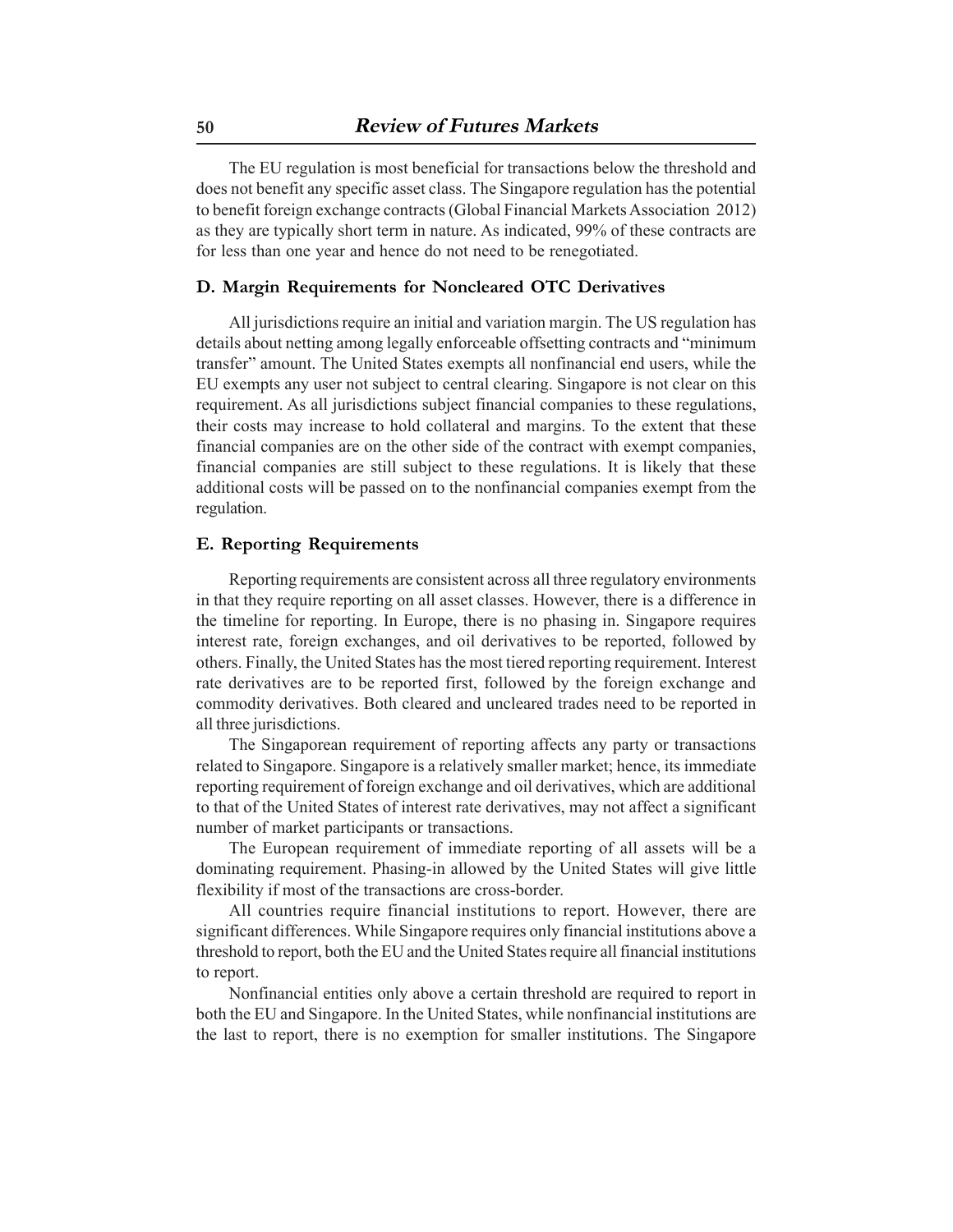regulation is more accommodating for smaller (financial and nonfinancial) institutions and will help such institutions keep costs down.

Only the US regulation has phased-in reporting, with financial institutions reporting first, followed by nonfinancial institutions. This gives nonfinancial institutions additional time to comply.

All three jurisdictions allow third-party reporting and single-sided reporting. However, only the United States allows for double reporting. Double reporting might be beneficial to the trade repository to confirm the accuracy of the data being reported. It would be costly for the trade repository to verify the accuracy of the data if double reporting is not allowed. However, double reporting involves costs associated with consolidation of data and the reporting costs incurred by each counterparty.

Time to report information to the trade repository is almost immediate in the United States. Both the EU and Singapore allow one day to report information to the trade repository. All three countries require not only initial reporting but also any subsequent changes to the contract. The Depository Trust and Clearing Corporation (DTCC 2012) believes that for day+1 care should be taken to avoid intraday cutoff.

Only the United States requires real time public reporting by the TR. While all countries require that the identity of the counterparties be kept confidential, only the United States requires the notional amount of the swap to be capped while public reporting. Capping of notional amounts will provide an added measure of security in keeping the identity of the counterparty confidential.

All three countries have similar governance of TRs. TRs are required to keep data confidential. The MAS proposal indicates that data collected by a TR serve a regulatory purpose. However, it does not specifically prohibit use of that data by affiliates of the TR or the TR itself for commercial use. Such absence of a specific prohibition may allow these private entities to benefit from privileged information (Argus 2012).

Only the EU prohibits the TR from sharing data with its parent or a subsidiary. Only Singapore is considering base capital requirement from the TR.

Singapore has no requirement for the time to keep records. The United States requires the data to be kept for 5 years and the EU for 10 years after the expiration of the contract.

The objective of the OTC regulation is to improve collection and monitoring of the OTC market. As such, the regulators in the three jurisdictions have focused on post-trade transparency. A major portion of this post-trade transparency deals with reporting information to the TR in a timely manner. Market participants in the United States face the most stringent deadline regarding reporting of information to the TR upon execution. All three jurisdictions have comparable information that needs to be reported.

In all jurisdictions, the onus of reporting falls primarily on financial institutions. Singapore is more favorable to smaller financial institutions. In the United States, nonfinancial institutions have to report only when there is no financial counterparty.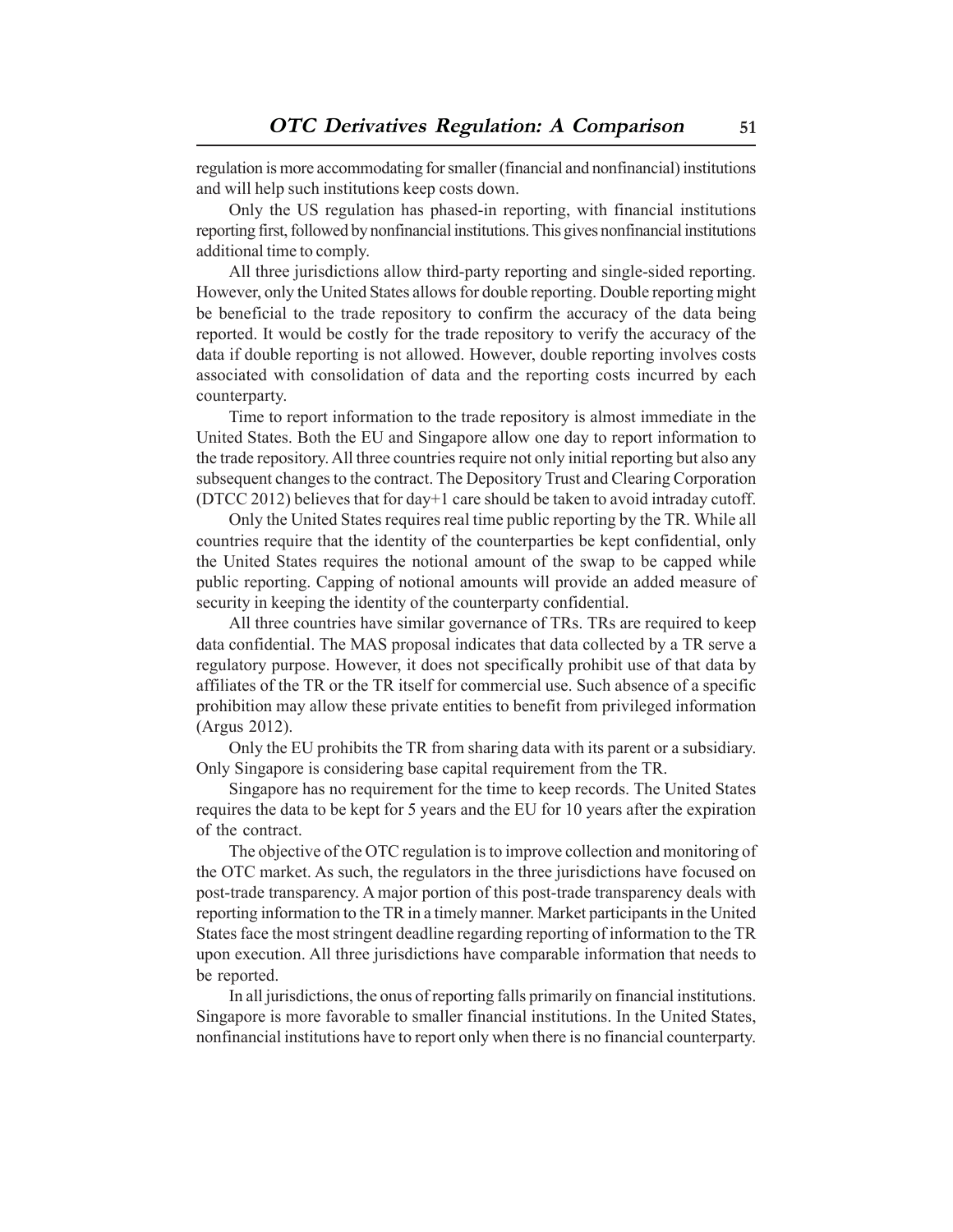Both Singapore and the EU require only nonfinancial institutions above a certain threshold to report. Thus, regulations in Singapore and the EU are more favorable to smaller, nonfinancial institutions. Additionally, a potential for regulatory arbitrage is possible depending on the threshold level used.

The bulk of the above regulations focus on reducing reporting and regulatory costs for nonfinancial participants and smaller institutions. The idea is that as these participants do not regularly deal with derivatives, it will be costly for them to report. Even if these participants deal with derivatives, the financial counterparties have the requisite manpower and systems to meet the reporting obligations. Thus, it will be more cost effective to use their existing system for reporting.

Single-sided reporting is based on the same concept as stated above. However, only mandating a single counterparty to report while reducing reporting and reconciliation costs may increase inaccuracies in reported data. Improper data will definitely not help the regulators to properly maintain the markets. Though singlesided reporting may reduce costs, there may be situations in which double-sided reporting is preferred. This might be in the case of firms that want to be consistent with reporting and report all their trades. Also, if a party is ultimately responsible for the accuracy of a trade, it may want to report it. Finally, double reporting may be essential for trade repositories as it will be easier to compare and note and/or correct differences (DTCC 2012).

To avoid fractioning of data across jurisdictions and TRs, regulators in all three countries approve of reporting to TRs in foreign jurisdictions. They condition this approval on agreements between regulators in foreign countries with domestic regulators and compatibility of regulation. Bilateral negotiations between jurisdictions could take a considerable amount of time. The two regulators in the United States, the CFTC and SEC, had to go through various negotiations and time to propose rules on OTC derivatives. Hence, it is possible that market participants may have to report in various TRs leading to duplication and increased costs. There is also a chance that this will lead to fragmentation of data. Any fragmentation of data will not give regulators a complete picture of a market participant's exposure or about an asset class. Hence, regulators will not be in a position to maintain global concentration of positions by asset on a counterparty.

Regulators in all three jurisdictions have erred on maintaining confidentiality. The US regulation is more stringent, not just requiring counterparty confidentiality but also requiring capping of the notional amount in public reporting. This requirement will not help post-trade transparency. However, where markets are more concentrated by few participants, it is wise to maintain trade confidentiality. This will help market makers provide liquidity in the market.

#### **V. CONCLUSION**

This study compares clearing and reporting regulation of OTC derivatives in Singapore, the United States, and the EU on assets, institutions, and the timing of regulation. The United States and the EU require central clearing and trading of all asset classes. Singapore requires only central clearing but not trading of all assets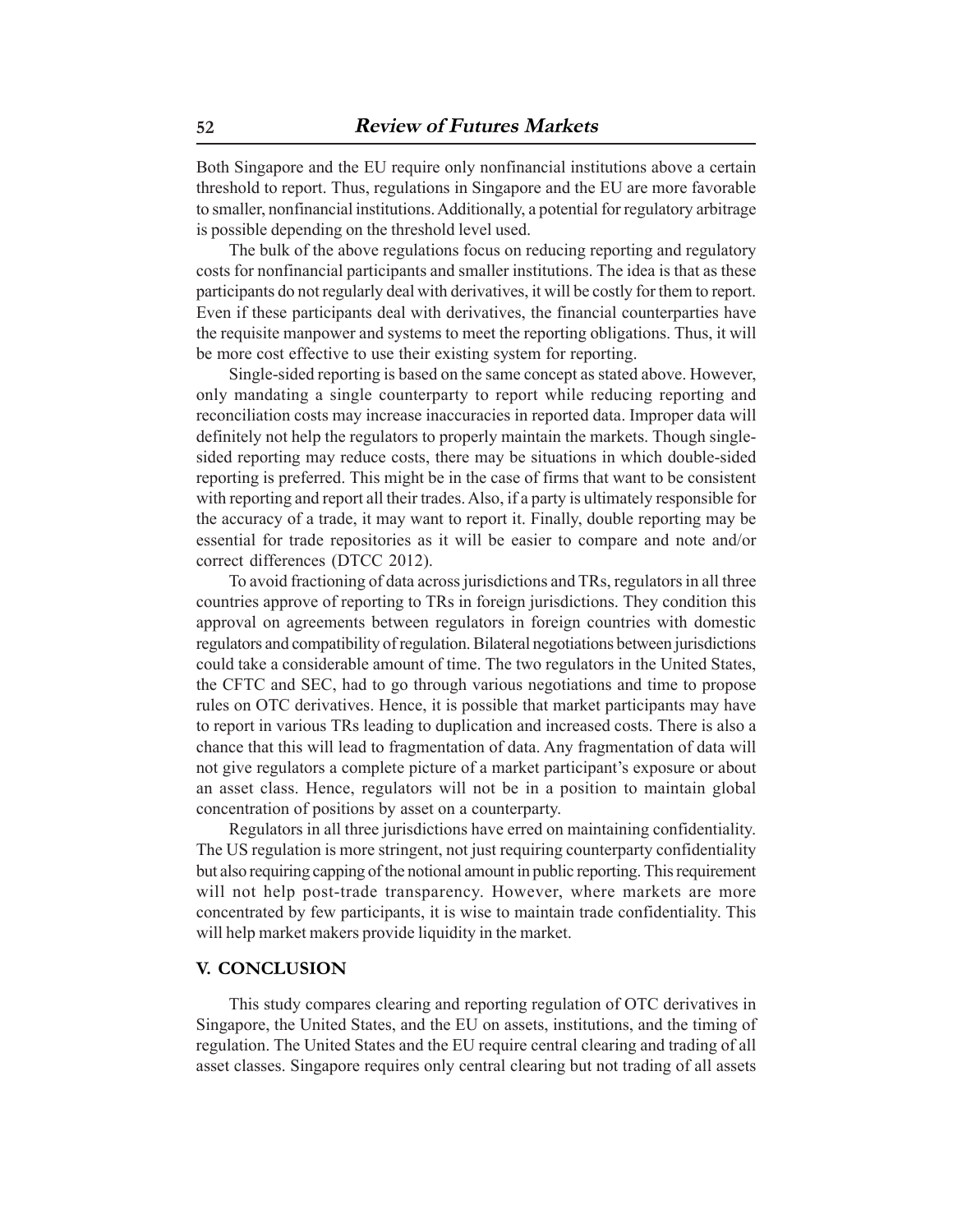except foreign exchange swaps and forwards. Further, only the United States has phased implementation for reporting; Singapore prioritizes foreign exchange derivatives, interest rate contracts, and oil contracts. As the United States is in the most advanced stages of implementation of OTC regulation, the phasing in will be only a marginal reprieve. Singapore's clearing regulation is less stringent on foreign exchange derivatives but not on reporting.

Small nonfinancial companies in Singapore and the EU face no regulation of mandatory clearing and reporting. While smaller financial companies have no clearing requirements in Singapore and the United States, they do face reporting requirements (last to report). Hence, the bulk of the regulation is to minimize costs for nonfinancial companies, in particular, the smaller nonfinancial institutions. Regulatory arbitrage is thus possible only based on the threshold used for clearing and reporting in each of the jurisdictions.

The United States is in the most advanced stages of the derivatives regulation. It has both adopted and implemented regulations on clearing and reporting. The EU has agreement among members on the OTC regulation but has not yet implemented the regulation. Finally, Singapore has not yet adopted nor implemented OTC regulation (Financial Stability Board 2012). Thus, it is the time to implement regulation that may lead to a regulatory arbitrage towards the EU and Singapore.

The main difference in the three regulatory jurisdictions is the nonrequirement of trading of cleared derivatives in Singapore. This difference has the potential to provide substantial choices in trading venues for market participants.

#### **References**

- Acharya, V. V. and Bisin, A., 2010, Counterparty Risk Externality: Centralized versus Over-the-Counter Markets. Available at SSRN: http://ssrn.com/ abstract=1573355.
- Argus, 2012, Commentary to the Monetary Authority of Singapore Re: Consultation Paper on Proposed Regulation of OTC Derivatives, March 23. Available at http://www.argusmedia.com/News/.
- Armstrong, R., 2012, As Dodd-Frank Looms, Asian Banks Look to Cut US Trading Ties. Reuters. Available at http://www.reuters.com/article/2012/08/19/us-asiaregualtion-derivatives-idUSBRE87I0A720120819.
- Avellaneda, M. and Cont, R., 2010, Transparency in Over-the-Counter Interest Rate Derivatives Markets. *Finance Concepts*, August. Available at http:// www.finance-concepts.com/images/fc/IRMarketTransparency.pdf.
- Bank for International Settlements (BIS), 2004, Recommendations for Central Counterparties. *Consultative Report*, March (BIS, Basel, Switzerland).
- Bank for International Settlements (BIS), 2012, Semiannual OTC Derivatives Statistics at End-December 2011. Available at http://www.bis.org/statistics/ derstats.htm.
- Biais, B., Heider, F., and Hoerova, M., 2012, Clearing, Counterparty Risk, and Aggregate Risk. *IMF Economic Review*, 60, 193-222.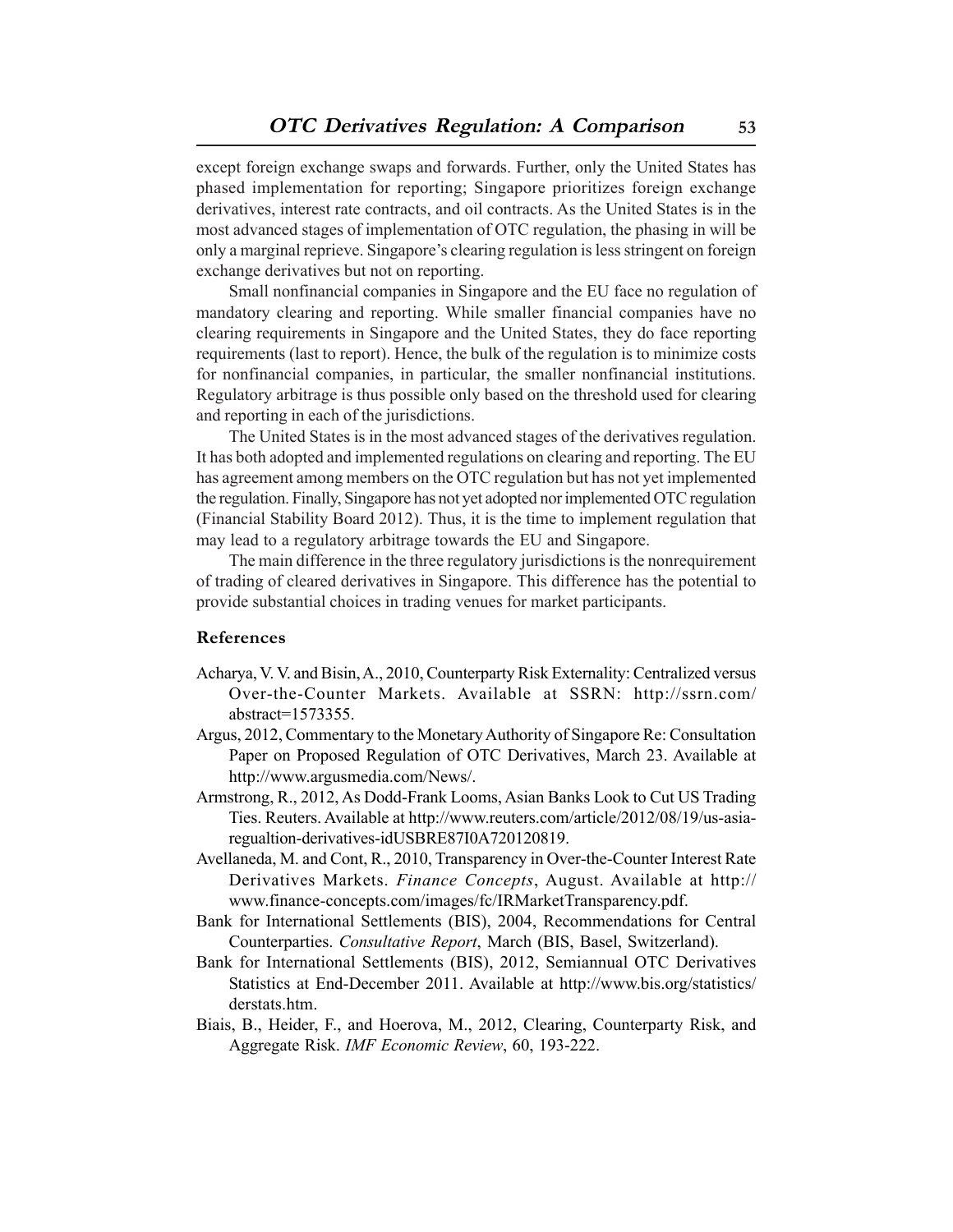- Cecchetti, S.G., Gyntelberg, J., and Hollanders, M., 2009, Central Counterparties for Over-the-Counter Derivatives. *BIS Quarterly Review*, September, 45-58.
- Committee on the Global Financial System, 2011, The Macrofinancial Implications of Alternative Configurations for Access to Central Counterparties in OTC Derivatives Markets, November. Available at http://www.bis.org/publ/ cgfs46.pdf.
- Commodity Futures Trading Commission, 2011, Margin Requirements for Uncleared Swaps for Swap Dealers and Major Swap Participants. *Proposed Rule*, Federal Register 76 (82), 23732-23749.
- Commodity Futures Trading Commission, 2012, Real-Time Public Reporting of Swap Transaction Data. *Final Rule*, Federal Register 77, January 29, 1182-1266.
- Commodity Futures Trading Commission and U.S. Securities and Exchange Commission, 2012, Joint Report on International Swap Regulation, January 31. Available at http://www.sec.gov/news/studies/2012/sec-cftc-intlswapreg.pdf.
- Culp, C.L., 2010, OTC-Cleared Derivatives: Benefits, Costs, and Implications of the "Dodd-Frank Wall Stree Reform and Consumer Protections Act." *Journal of Applied Finance*, 20(2), 103-130.
- Depository Trust and Clearing Corportation (DTCC) 2012, Commentary on Proposed Regulations of OTC Derivativees. *Consultation Paper,* Available at http:// www.dtcc.com/legal/government\_relations/downloads/comment/others/ DerivSERV MAS response 26 March 2012.pdf.
- Dømler F., 2012, A Critical Evaluation of the European Credit Default Swap Reform: Its Challenges and Adverse Effects as a Result of Insufficient Assumptions (abstract). *Journal of Banking Regulation*, March 14. Available at http:// www.palgrave-journals.com/jbr/journal/vaop/ncurrent/abs/jbr20122a.html.
- Duffie, D. and Zhu, H., 2011, Does a Central Clearing Counterparty Reduce Counterparty Risk? *Review of Asset Pricing Studies*, 1(1), 74-95.
- Duffie, D., Li, A., and Lubke, T., 2010, Policy Perspectives on OTC Derivatives Market Infrastructure. *Federal Reserve Bank of New York Staff Reports*, no. 424 (Federal Reserve Bank of New York).
- EUR-Lex, 2010, Proposal for a Regulation of the European Parliament and of the Council on OTC Derivatives, Central Counterparties and Trade Repositories (52010PC0484). Available at http://eur-lex.europa.eu/LexUriServ/ LexUriServ.do?uri=CELEX:52010PC0484:EN:NOT.
- Europa.eu, 2012, Regulation on Over-the-Counter Derivatives and Market Infrastructures - Frequently Asked Questions, March 29. Available at http:// europa.eu/rapid/pressReleasesAction.do?reference=MEMO/12/232.
- Financial Stability Board, 2012, OTC Derivatives Market Reforms, Third Progress Report on Implementation, June 15. Available at http:// www.financialstabilityboard.org/publications/r\_120615.pdf.
- *Financial Times*, 2009, Full G20 Communique, September 25. Available at http://www.ft.com/cms/s/0/5378959c-aa1d-11de-a3ce-00144feabdc0.html#axzz24UMDYJSG.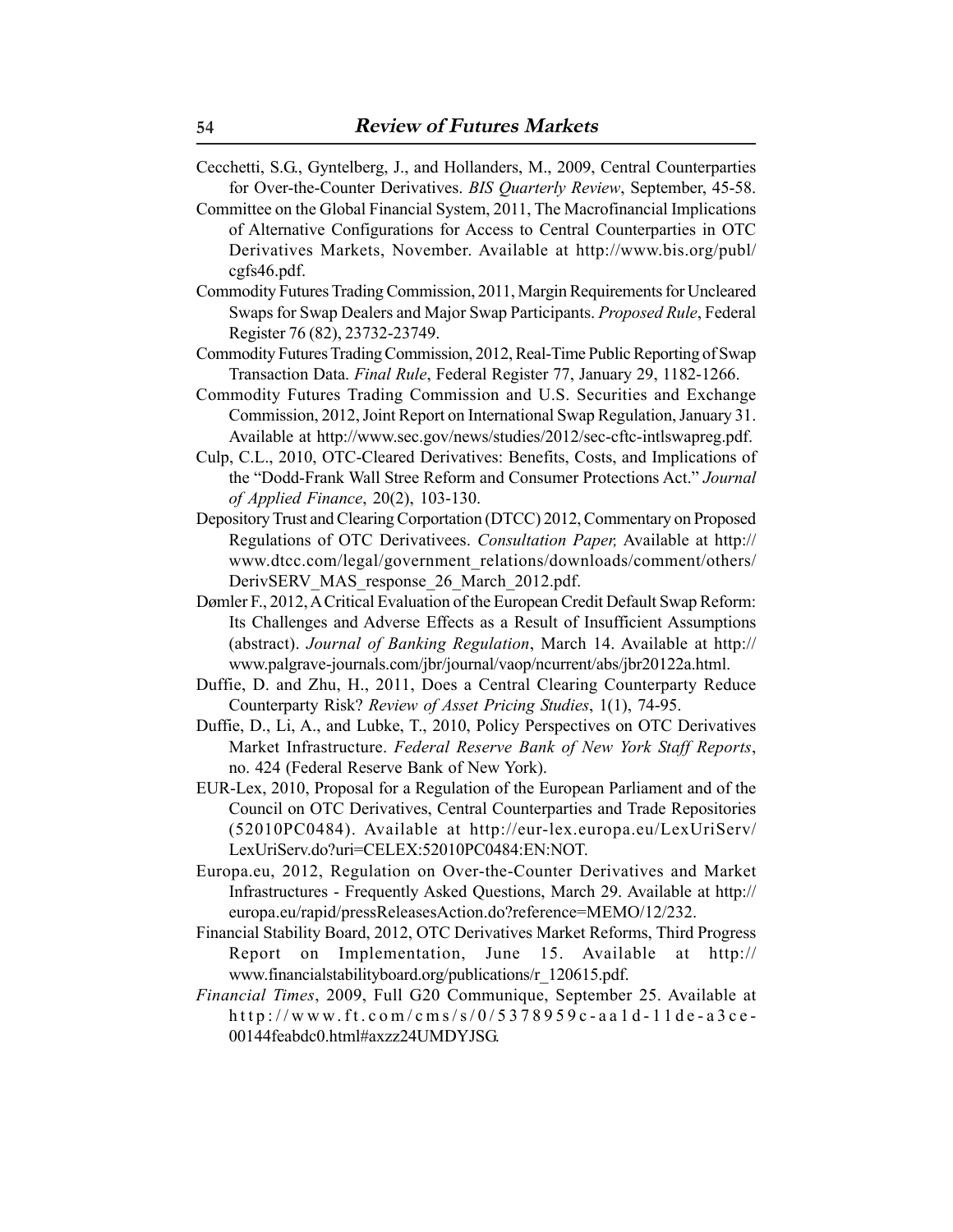- Global Financial Markets Association, 2012, GFMA Submits Comments to the European Securities and Markets Authority on Draft Technical Standards for Regulation of OTC Derivatives, March 19. Available at http://www.gfma.org/ correspondence/item.aspx?id=282.
- Herbert Smith LLP., 2012, EMIR: EU Regulation of OTC Derivatives, Central Counterparties and Trade Repositories, March. Available at http:// www.herbertsmith.com/Publications/.
- Hollanders, M., 2012, The Role of Oversight in Collecting Derivatives Data. IFC Bulletin No 35. *Proceedings of the Workshop*, Data Requirements for Monitoring Derivative Transactions, 70-79 (Bank for International Settlements, Zhengzhou, China).
- Koeppl, T.V. and Monnet, C., 2008, Central Counterparties. *CFS Working Paper* no. 2008/42 (Center for Financial Studies, Frankfurt, Germany).
- Leahy, S. and Hurrell, S., 2012, New Capital Rules Set to Impact Pension Fund Swap Deals. *Building Tomorrow Royal Bank of Scotland*, May. Available at http://mib.rbs.com/docs/MIB/Insight/Regulation-opportunities-and-challenges/ new-capital-rules-set-to-impact-pension-fund-swap-deals.pdf.
- Lewandowska, O. and Mack, B., 2010, Squaring the Circle: Clearing Arrangements in Over-the-Counter Derivatives Markets. *Working Paper,* February (Center for Financial Studies, Frankfurt, Germany).
- Liu, Z., 2010, Credit Default Swaps Default Risk, Counter-Party Risk and Systemic Risk, May 1. Available at SSRN: http://ssrn.com/abstract=1565457.
- Milne, A., 2012, OTC Central Counterparty Clearing: Myths and Reality. *Journal of Risk Management in Financial Institutions*, 5(3), 335-346.
- Monetary Authority of Singapore, 2012, Consultation Paper I on Proposed Amendments to the Securities and Futures Act on Regulation of OTC Derivatives. *Consultation Paper* P008-2012. Available at http:// www.mas.gov.sg/en/News-and-Publications/ Consultation Papers.
- Pirrong, C., 2009, The Economics of Clearing in Derivatives Markets: Netting, Asymmetric Information, and the Sharing of Default Risks through a Central Counterparty. *Unpublished Paper,* January 8, University of Houston.
- Pirrong, C., 2010, Mutualization of Default Risk, Fungibility, and Moral Hazard: The Economics of Default Risk Sharing in Cleared and Bilateral Markets. *Unpublished Paper,* University of Notre Dame.
- Russo, D., 2010, OTC Derivatives: Financial Stability Challenges and Responses from Authorities. *Financial Stability Review*, Banque de France, 14, 101-112.
- Tuckman, B., 2010, Amending Safe Harbors to Reduce Systemic Risk in OTC Derivatives Markets. *Center for Financial Stability Policy Paper*, 22, April. Available at http://www.moodys.com/microsites/crc2011/papers/ BruceTuckman.pdf.
- Vause, N., 2010, Counterparty Risk and Contract Volumes in the Credit Default Swap Market. *BIS Quarterly Review*, December, 59-69.
- Weistroffer, C., 2009, Credit Default Swaps. *Deutsche Bank Research*, 21, December (Deutsche Bank, Frankfurt, Germany).